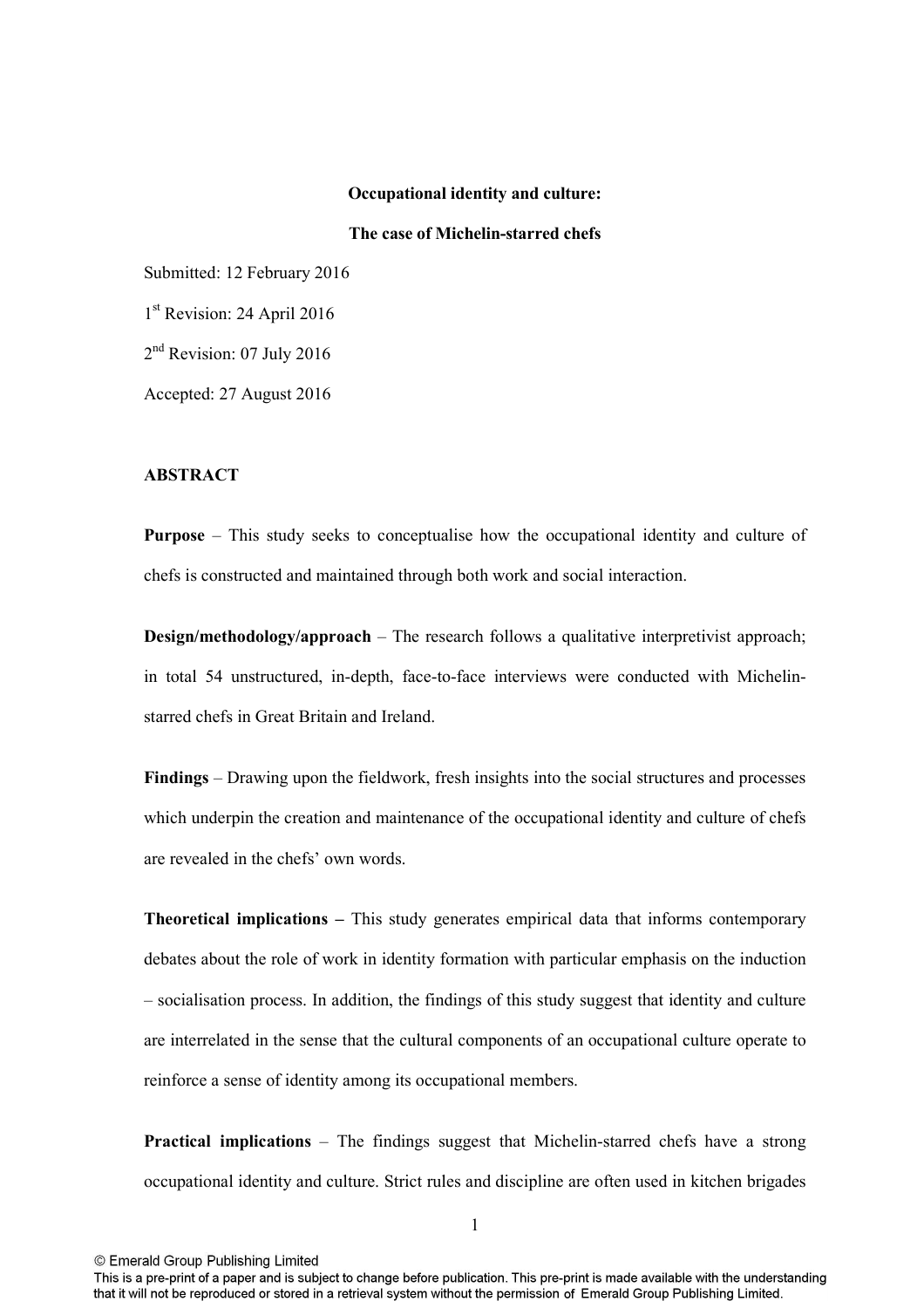as a means of monitoring quality and maintaining the high standards of performance. The occupational socialisation of new members is a long and painful process, that very often exceeds the limits of banter and it is analogous to the military induction. The phenomenon of bullying and violence in commercial kitchens is identified as an unacceptable behaviour that needs to be eliminated. This can be achieved with changes in the education and training of the young chefs and the strict enforcement of the anti-bullying policies.

**Originality/value** – The understanding of chefs occupational identity and culture is critical for successful hospitality operations; nevertheless this is an under researched area. This study is unique in terms of scale and depth; it is expected to provide useful insights in both theoretical and practical perspective, regarding the formation of chefs' identity and culture in organisational settings.

**Key words –** Chefs; Occupational Identity; Culture; Great Britain and Ireland; *Haute Cuisine* Restaurants

**Paper Type** – Research paper

# **Introduction**

A particularly noticeable trend in the hospitality literature has been researchers' tendency to investigate the hotel and catering workforce as a whole, which has therefore resulted in a lack of consideration being given to the particularities of specific occupational groups, such as chefs (Allen & Mac Con Iomaire, 2016). It is not surprising therefore that little methodical analysis has been carried out about the work of chefs (Alexander et al., 2012; Wood, 1997) and, in particular, the social structures and processes (i.e. the kitchen *'ideology'*, symbols, rituals, rites and myths) which underpin the creation and maintenance of the occupational identity (Palmer et al., 2010)

2

This is a pre-print of a paper and is subject to change before publication. This pre-print is made available with the understanding that it will not be reproduced or stored in a retrieval system without the permission of Emerald Group Publishing Limited.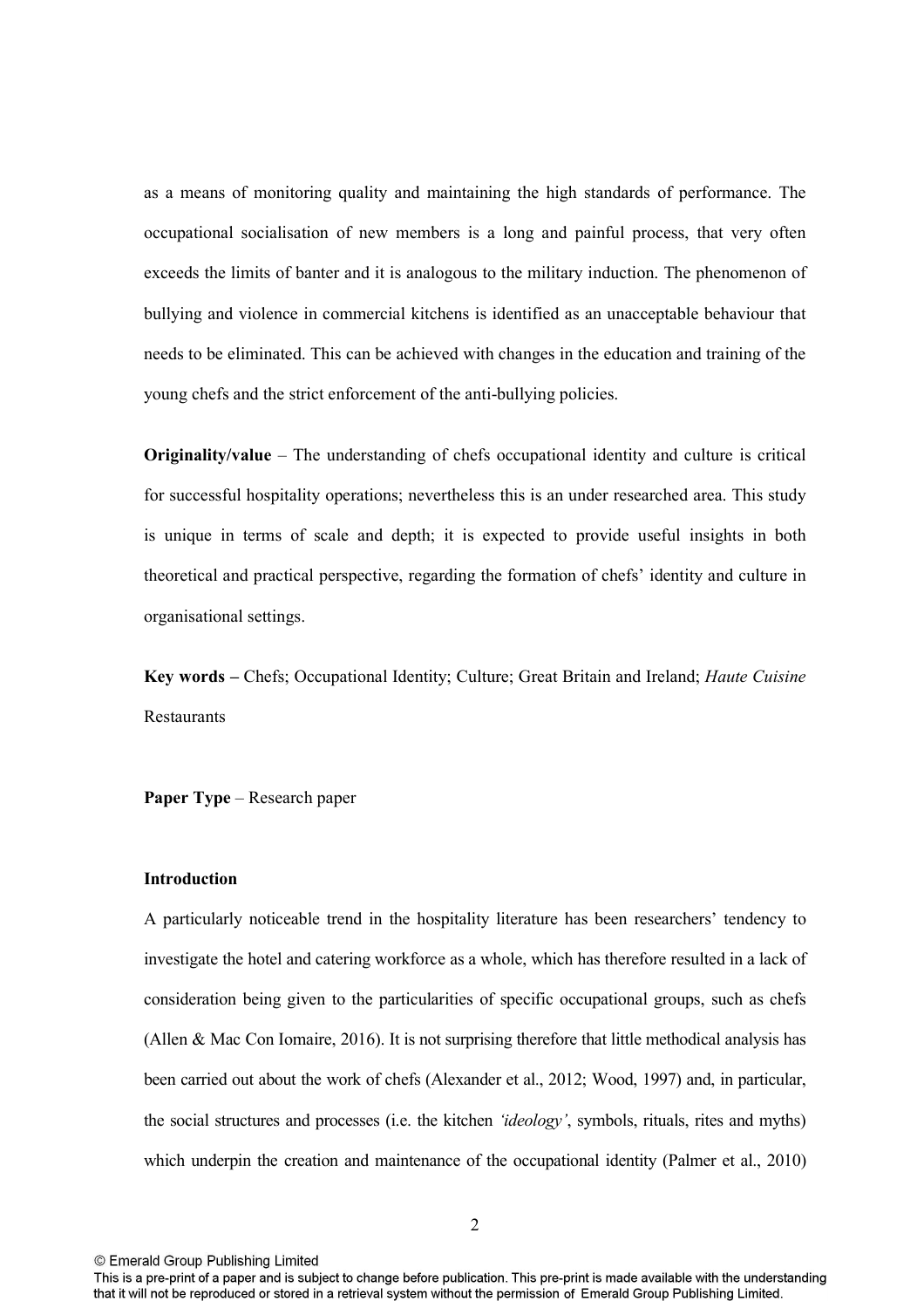and culture of chefs (Cameron, 2009). A notable exception, however, can be found in the work of Fine (1996a) which demonstrates how chefs and cooks in the United States (US) see their status within categories of self-concept and perceptual images held within society. However, Fine does not focus on the high-end of professional cooking, where, in his words, '*a more self-conscious aesthetic dynamic occurs*' (Fine, 1996b, p.16).

The world of '*haute cusine'* chefs has traditionally remained secluded, until the emergence of the recent phenomenon of celebrity chefs and their *'open kitchens'* (Palmer et al., 2010), revealing the previously secret '*backstage*' (Goffman, 1959) of professional cooking. *Haute cuisine* is defined as the high-end of professional cooking (Balazs, 2001; Pearsall, 2001), whilst being generally associated with critical acclamation, as embodied in the institution of the '*Michelin Guide*' and its star rating system (Surlemont & Johnson, 2005). Although a marginal and elite segment of the restaurant industry, '*with less than 0.5 per cent in volume*', the *haute cuisine* sector plays a key role in '*trend setting, image building and in setting standards for the industry as a whole*', (Surlemont & Johnson, 2005, p.578).

It can be argued that although the case of chefs has sometimes been identified as unique (notably in terms of the image of the cooking profession and corresponding motivations to enter the field), researchers have tended to consider the hospitality workforce as a whole, often portraying them as marginal and deviant, and highlighting the fusion between work and leisure (Cooper, 2012). The existing literature suggests that, although the body of knowledge about chefs has grown in recent years, the identity and culture of this occupational group has remained little investigated (Bloisi & Hoel, 2008). This study seeks to address this research gap and to provide empirical data by examining the occupational identity and culture of chefs in Great Britain and Ireland '*haute cuisine'* restaurants. In particular, the research investigates

This is a pre-print of a paper and is subject to change before publication. This pre-print is made available with the understanding that it will not be reproduced or stored in a retrieval system without the permission of Emerald Group Publishing Limited.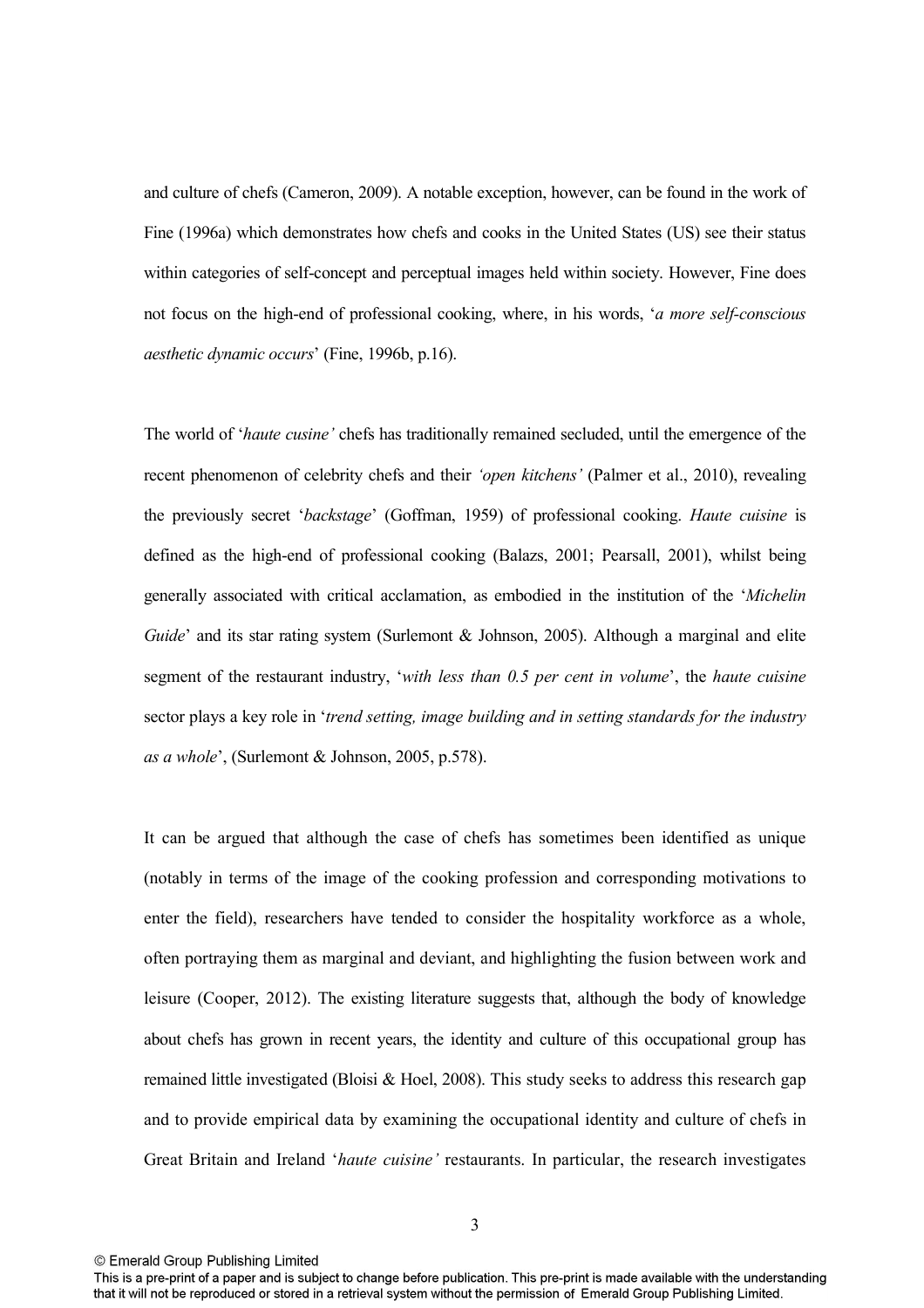the social structures and processes (i.e. the induction to kitchen *'ideology'*, symbols, rituals, rites and myths) that help to perpetuate a sense of cohesion, identity and belonging that defines *'being a chef'* (Cooper, 2012).

This paper begins with a critical discussion of occupational identity and occupational culture as two interrelated and intertwined concepts. The discussion then focuses on the investigation of chefs' occupational identity and culture and identifies the key theoretical contributions. The following part analyses the selected research approach for this study and the challenges that emerged before, during and after the fieldwork. Next, the findings are presented in thematic areas with each being critically discussed. The last part of the paper summarises the conclusions and also discusses the implications of this research.

#### **Literature review**

#### *Occupational Identity*

Identity is an ambiguous and contested concept, which has been used differently across various social science disciplines and has therefore generated a variety of meanings (Ashcraft, 2013), making a specific definition of the term difficult (Brubaker & Cooper, 2000). Sökefeld (1999) retraces the shift that the usage of the term *'identity'* has undergone within social sciences over the past few decades. As the Latin root of the term illustrates – *identitas*, from *idem*, 'the same' – the original meaning of '*identity*' was '*sameness*' and in psychology this meant '*selfsameness*', that is, '*a disposition of basic personality features acquired mostly during childhood and, once integrated, more or less fixed*' (Sökefeld, 1999, p.417).

This is a pre-print of a paper and is subject to change before publication. This pre-print is made available with the understanding that it will not be reproduced or stored in a retrieval system without the permission of Emerald Group Publishing Limited.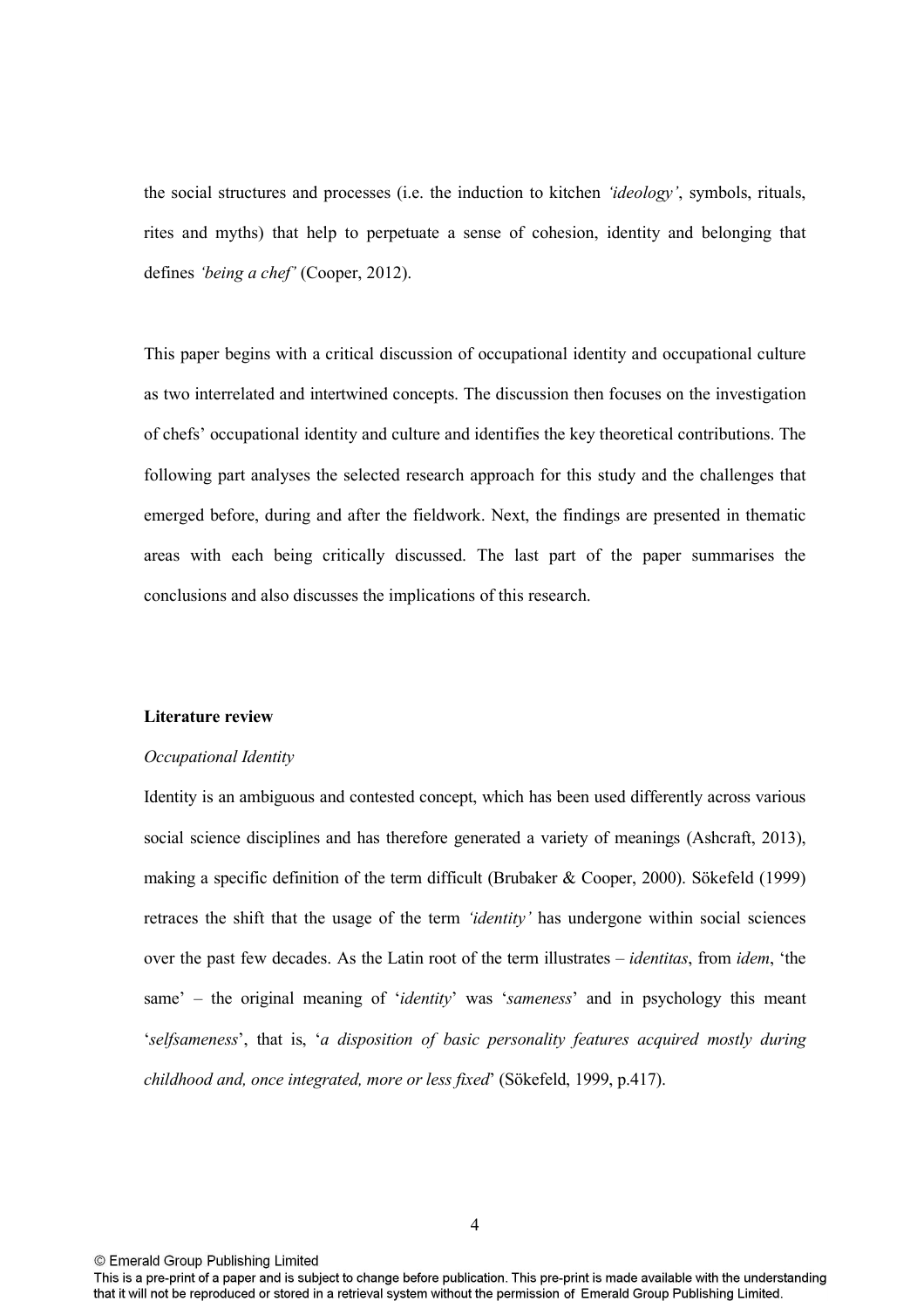The focus of this paper is on the realm of work and most specifically with the *occupational identity* of chefs and their '*brigades'*. In addition to the analytical categories of gender, ethnicity, class, sexuality and age frequently used in academic definitions of individual identity, it seems legitimate to include a person's work/occupation as a significant contributor to identity, especially in light of the centrality of work to people's lives in industrialised societies (Van Maanen, 2010). Hughes (1958) argued that our work is directly linked to our sense of self, our course of being and our way of life. In addition, Saunders (1981a, p.128) has argued that "*the question 'Who am I?' is increasingly seen by many social interpreters in an occupational sense*". An examination of the relationship between work roles and identity is thus seen as an anchor point to the study of identity formation (Fraher & Gabriel, 2014). Cooper (2012) suggests that social thinkers have always, since the birth of sociology, shown some concern for the relationship between work and identity, albeit implicitly. In a post-WW2 context, the Symbolic Interactionist stance and its derivatives in occupational sociology posit the centrality of pre-defined occupational roles and reference groups to identity (Goffman, 1959) and the interrelationship between the societal status conferred to a person's occupation and that person's self-image and sense of self-worth (Saunders, 1981a).

In response to criticisms directed at occupational sociology, studies of occupational communities do not generalise the applicability of the process of work identity formation to all types of work, but instead focus on occupational identification within occupational communities, for which the defining criteria and determinants have been outlined in the work of Salaman (1986) and Van Maanen & Barley (1984). Whilst the study of chefs' occupational identity could benefit from an analysis of the occupation from the perspective of existing theories on occupational communities, the latter have ceased to be current objects of investigation for sociologists since the advent of the post-modern debate (i.e. Bauman 1998; Casey, 1995).

This is a pre-print of a paper and is subject to change before publication. This pre-print is made available with the understanding that it will not be reproduced or stored in a retrieval system without the permission of Emerald Group Publishing Limited.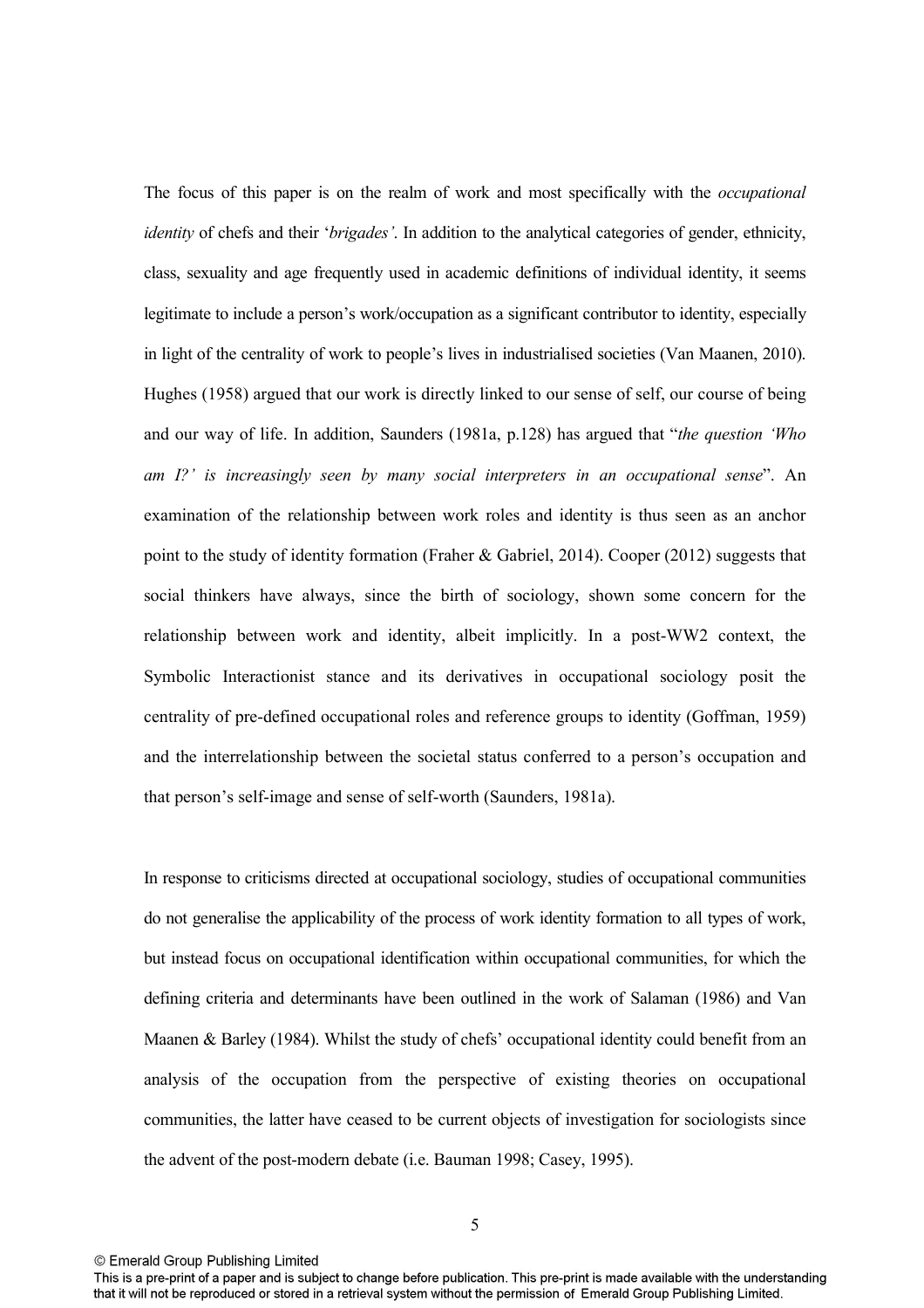Yet, despite the undeniable changes that have marked the world of work in the post-industrial era (fluidity, fragmentation and instability), generalisations about the loss of identification with work are found wanting in the face of the enduring significance of work, and shared workplace cultures in particular, for many occupational groups (Strangleman, 2012). This study thus departs from the post-modern tradition, and posits that a person's work/occupation is still a significant contributor to identity in modern society.

## *Occupational Culture*

Although there is little consensus in the work literature on what constitutes a *culture*, occupational cultures are often understood as *'those systems that develop in physically and socially separate work settings'* whereby *'members of … [occupational] groups share a sense of common identity and perspective that transcends the place where they work'* (Rothman, 1998, p. 44). Organisational and occupational researchers have tended to focus on single and discrete elements of culture, such as rituals, symbols and myths (Pfeffer, 1981), thus leading to the violation of traditional anthropological conceptions of culture (e.g. Kluckhohn, 1942) which stress how cultural elements closely interact with one another. Trice & Beyer (1984) argue that this lack of integration can be attributed to the fact that researchers often fail to place their chosen cultural concepts within some overall definition of occupational culture, therefore highlighting the need for better conceptualisation of the term.

 Based on a comprehensive review of the field, Trice & Beyer (1984) conclude that an occupational culture comprises of two interdependent components: (1) its substance or the networks of meanings contained in its *ideologies,* that is, the beliefs, values and norms of conduct that allow members of an occupation to make sense of the world in which they work;

This is a pre-print of a paper and is subject to change before publication. This pre-print is made available with the understanding that it will not be reproduced or stored in a retrieval system without the permission of Emerald Group Publishing Limited.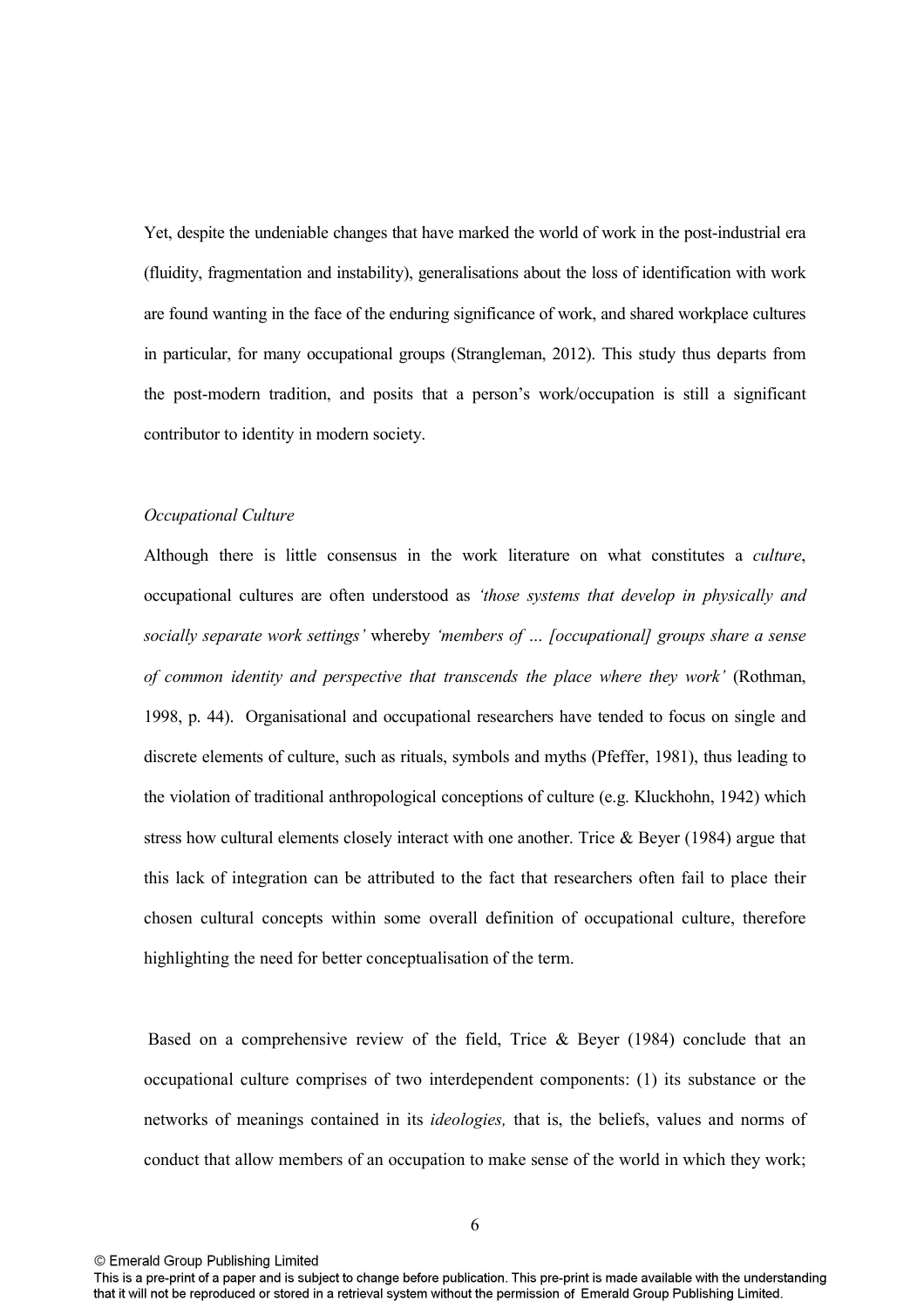and (2) its *cultural forms* or the means by which an occupation conveys its ideologies to its members, such as rites, rituals, ceremonies, symbols, physical artefacts, stories and myths. In *Occupational Subcultures in the Workplace*, Trice (1993) revisits the above arguments in more depth and explains that whilst cultural forms are observable entities, ideologies are abstract and taken-for-granted ideas, which help justify the ongoing behaviour of occupational members, and provide members with clear guidelines for action and social interaction. Aside from beliefs, ideologies are often most clearly embodied in values, which express *'what is valuable or worthless, respected or disdained, important or unimportant, commendable or deplorable'* (Rothman, 1998, p.53). Thus, while journalists value the search for newsworthy events, scientists seek to push back the frontiers of knowledge, and sportsmen/women advocate the confrontation of pain and injury under all circumstances (Rothman, *ibid.*).

Trice (1993) also suggests that occupational members can become very emotionally attached to their ideologies, therefore leading to the emergence of an ethnocentric *('us'*-versus-*'them'*) mentality and sometimes to social isolation through a process of self-segregation, as other groups with different beliefs are distrusted and disliked. Trice's conceptualisation offers a useful working model for analysing occupational cultures, as it precludes researchers from examining cultural forms in isolation from the group's underlying beliefs and values. Based on Trice's (1993) work, the present research strives to consider both the occupational ideology of chefs and its associated cultural forms. It is also argued that the underlying theoretical orientation of this study is the notion that identity and culture are intertwined (Cameron, 2009; Cameron et al., 1999) in the sense that the cultural components of an occupational culture operate to reinforce a sense of identity amongst its occupational members.

*Chefs' Occupational Identity and Culture* 

This is a pre-print of a paper and is subject to change before publication. This pre-print is made available with the understanding that it will not be reproduced or stored in a retrieval system without the permission of Emerald Group Publishing Limited.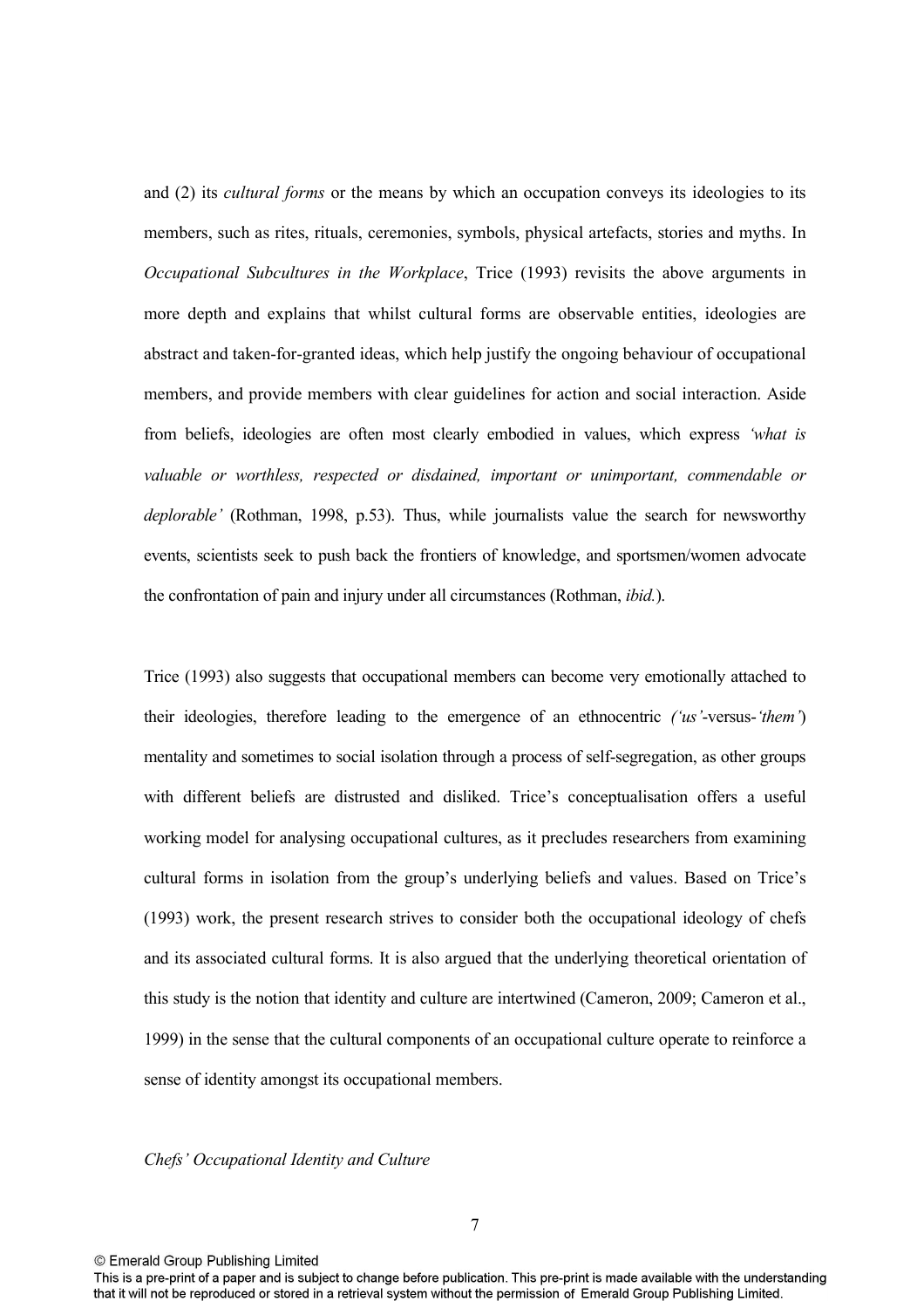The identity of chefs is, first and foremost, rooted in social interaction and derived from the socio-cultural practices of their occupational group (Bourdieu, 1990). Their occupational identity is formed through the dialectic of internal-external identification, as conceptualised by Jenkins (2004). Their identity is therefore influenced both by their occupational peer group, who constitute '*significant others*', and by the views and attitudes of '*others*' (nonchefs), towards them in the '*outside world*' (Cameron et al., 1999; Goffman, 1959; Kang et al., 2010; Palmer et al., 2010; Saunders, 1981a). The outside world is the wider audience of society at large, all of whom look upon the world of chefs through the window provided by the media. In this respect, the media and the general public comprise the chefs' '*generalised other*' (Mead, 1934). Yet, chefs are also compelled to build a sense of identity by drawing from the existing meanings and ways of doing things that have informed and characterised the occupational culture of chefs for many generations (Bloisi & Hoel, 2008).

It is argued that individuals working in the same occupation develop distinctive occupational, *not* organisational cultures (from which they derive common values and sets of behaviour), because of the amount of similarity in work and social settings (Gomez-Mejia, 1983). Although the development of a shared workplace culture has often been linked to the process of work identity formation, as illustrated in the case of occupational communities (Barth, 1969), it is right to point out that the sharing of cultural features is not in itself sufficient for a group of individuals to develop a sense of identity: "*Socially relevant factors alone become diagnostic for membership, not the overt 'objective' differences"* (*ibid.*, p.15). As both Barth (1969) and Cohen (1985) have suggested, once a group has negotiated its identity at the boundary with other groups, cultural traits may, however, become symbols of identity that help perpetuate a sense of belonging amongst the group members. Although occupational cultures are often acknowledged to form integral parts of organisational cultures, it is interesting to note, along

This is a pre-print of a paper and is subject to change before publication. This pre-print is made available with the understanding that it will not be reproduced or stored in a retrieval system without the permission of Emerald Group Publishing Limited.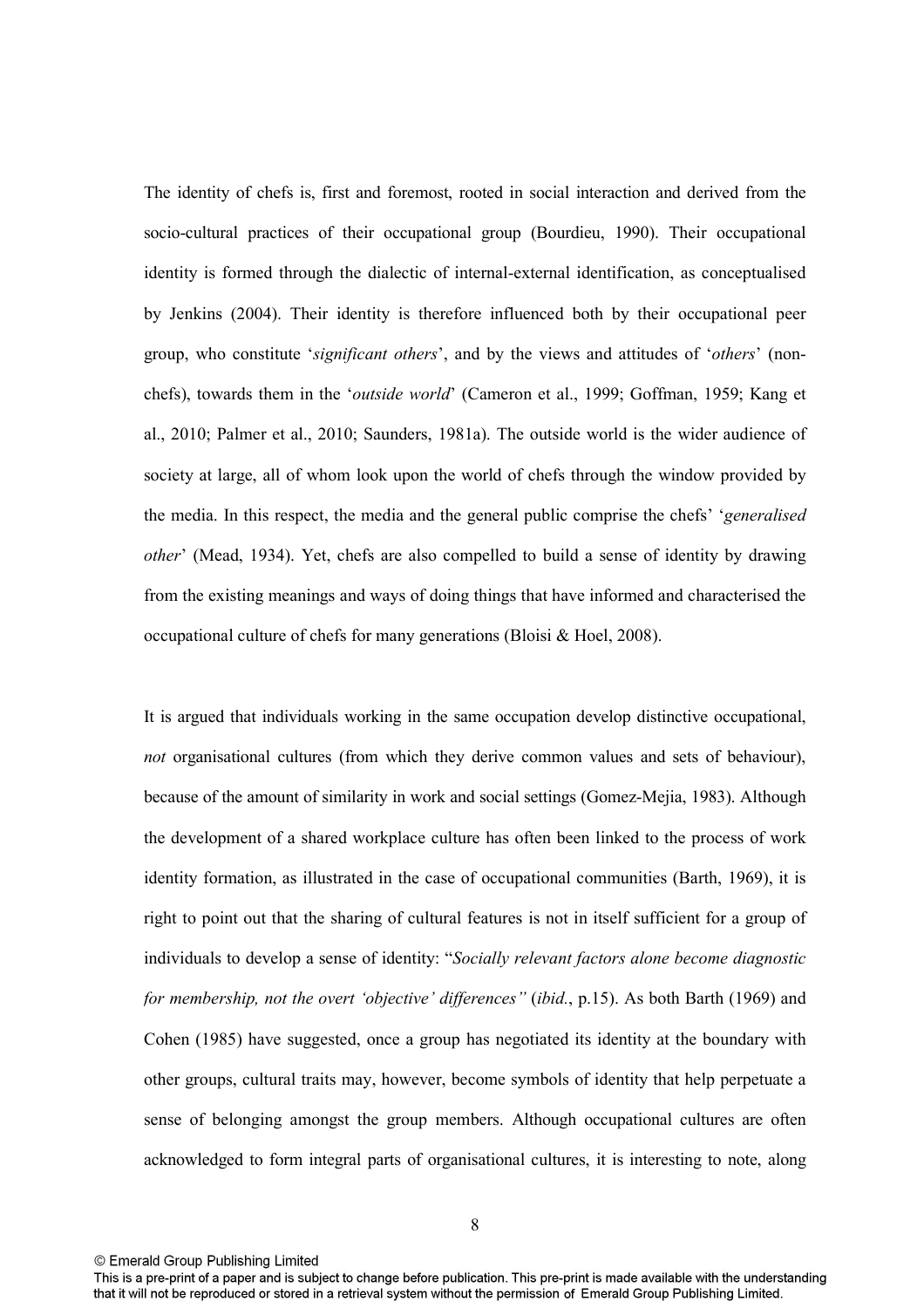with Hofstede et al., (1990) and Trice (1993), that occupational culture has largely been overlooked by organisational culture researchers and scholars.

The earliest systematic investigation of restaurant workers was Whyte's (1948) action-research study of restaurant and kitchen behaviour in a large Chicago restaurant, which is firmly rooted in the *human relations* tradition. Nevertheless, as highlighted by Wood (1997), remarkably little methodical analysis of the work of chefs has been carried out since. In the UK context, only the now dated research of Chivers (1973) is dedicated entirely to the occupation of chefs and cooks, although Chivers's quantitative study predominantly focuses on occupational choice and expectations, and corresponding class consciousness, and thus does not directly deal with chefs' and cooks' occupational culture and identity. In the US context, a notable exception can be found in the work of Fine (1996a, 1996b), most of which is based on fieldwork carried out in the 1980's in four Minnesota restaurants (all in one city). Through participant observation, Fine systematically analyses the work of chefs and cooks from a sociological perspective and depicts how chefs use occupational rhetorics to describe themselves as scientists, artists, accountants, surgeons, psychiatrists, and handymen in a complex and malleable conceptualisation of their professional self. These bundles of rhetorical images were provisional, situationally dependent and, like self-constructed narratives, not necessarily consistent with each other (Fraher & Gabriel, 2014). Yet, neither Chivers nor Fine are concerned with chefs and cooks working in *haute cuisine* restaurants, and both their findings are now significantly dated.

More recently, studies in Great Britain and Ireland have focused their attention on the culture of chefs and the various occupational challenges, among which are discussion papers on kitchen violence (Johns & Menzel, 1999) and on the effects of chef occupational culture on hotel-

This is a pre-print of a paper and is subject to change before publication. This pre-print is made available with the understanding that it will not be reproduced or stored in a retrieval system without the permission of Emerald Group Publishing Limited.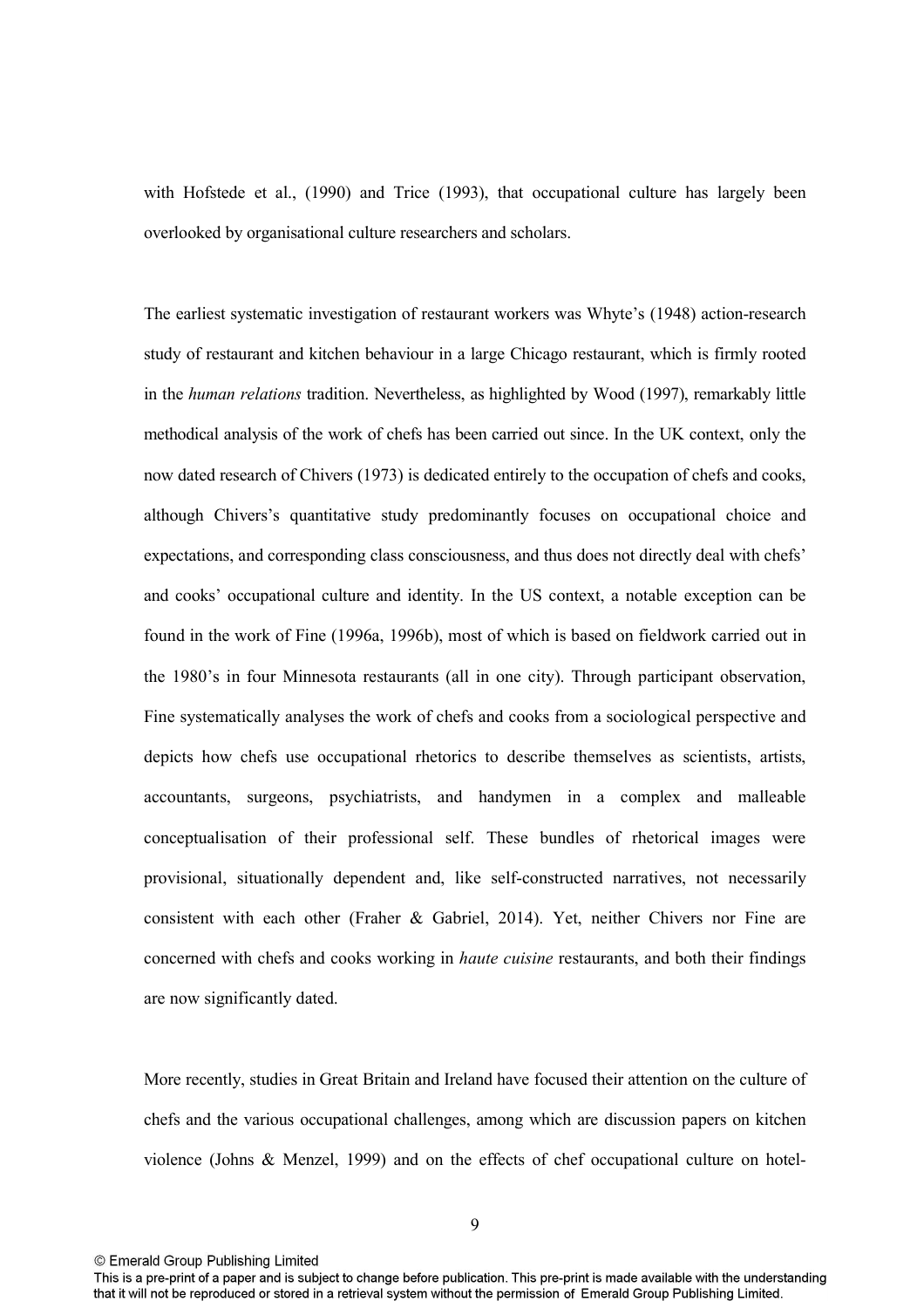organisation culture (Cameron, 2009; Cameron et al.*,* 1999). Similarly, Pratten's (2003a, 2003b) papers on the retention and training of chefs and the qualities that make *'a great chef'*, respectively, are mainly conceptual and based on limited primary data. Murray-Gibbons & Gibbons (2007) investigated the effects of occupational stress on chefs' behaviour and locus of control; they reported a high level of stress, problems in communication and in some cases the existence of bullying and violence. Alexander et al., (2012) investigated the bullying behaviour experienced mostly by younger and junior ranked chefs. They found such behaviour to be a cohesive aspect of the chefs' culture, which affects neither job satisfaction nor commitment. Burrow et al., (2015) provided an anecdotal account of a (male) chef's experiences from the early stages of his career as a *commis chef* to the day he was appointed as a head chef in a *haute cusine* restaurant. Allen & Mac Con Iomaire (2016) profiled head chefs in the Republic of Ireland; their findings include the following: the sector is still male dominated (84%); there is a high turnover in the sector; an increased rise in the attainment of degrees was observed; and the career path to become head chef is long and challenging. The problems of high turnover and retention have been also investigated in different countries (i.e. Iverson & Deery, 1997; Karatepe, 2013; Robinson & Beesley, 2010) and pose as the key challenges for chefs as an occupational group.

To conclude, it can be argued that along with identity and culture, this empirical research demonstrates the occupational challenges and frustrations in a working environment that is described as '*mundane, degrading and dehumanising*' as well as '*thrilling, exciting and rewarding*' (Burrow et al., 2015, p.1).

#### **Methodology**

This is a pre-print of a paper and is subject to change before publication. This pre-print is made available with the understanding that it will not be reproduced or stored in a retrieval system without the permission of Emerald Group Publishing Limited.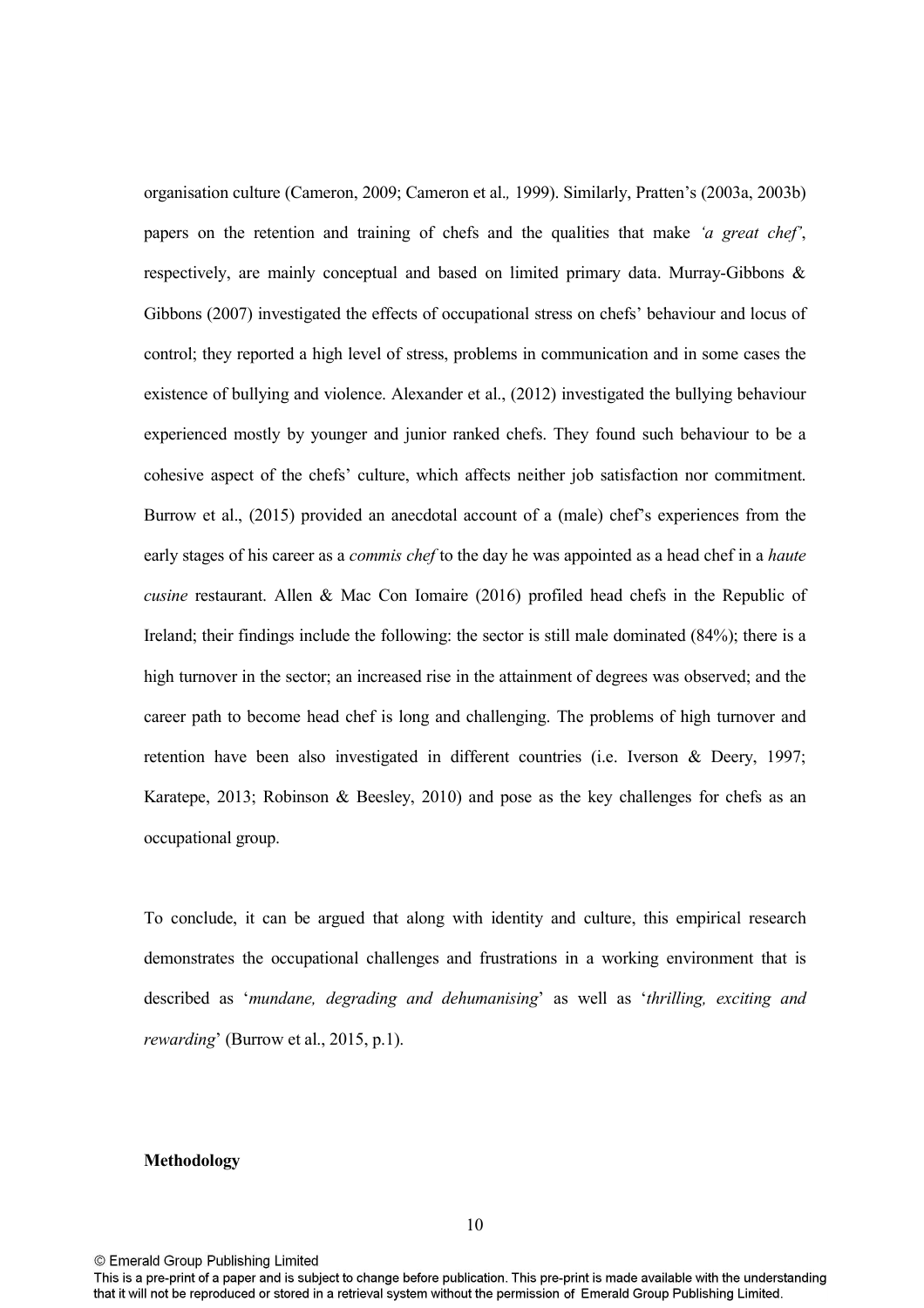Drawing upon the disciplines of sociology and social anthropology, this research falls into the fields of hospitality and human resources management studies, and focuses on chefs and their kitchen '*brigades'*. Based on the interpretivist paradigm (Easterby-Smith et al., 2012) the research adopts an inductive approach and the use of an '*ideographic*' methodology (Burrell & Morgan, 1979), which involved the collection of rich and qualitative evidence based on the first-hand knowledge of chefs and their '*brigades'*, in order to be viewed and interpret the social world through the eyes of the chefs under study.

The use of in-depth, face-to-face, unstructured interviews was employed in order to investigate the chef's self-concept and explore how chefs construct their own reality on the basis of a personal framework of beliefs, attitudes and values. The interview, as numerous authors have commented, is arguably the most intensively used technique for data collection in social research (Holstein & Gubrium, 1997; Bryman, 2001). This informal interview format, which is often likened to a guided conversation, was selected since it is designed to elicit information for qualitative analysis on a diversity of germane issues, while incorporating the flexibility to explore emergent topics in particular detail (Unruh, 1983). In-depth interviews were conducted throughout Great Britain and Ireland with 54 Michelin-starred chefs, until theoretical saturation was reached (the point at which no major new insights were gained) (Charmaz, 2000). This part of the research took 14 months to be completed. The interviews varied in length, extending anywhere from 34 minutes to five hours and 37 minutes. The average interview time however was two hours and 57 minutes.

In order to secure *'good'* data, the researcher tried to build-up trust and rapport with every chef (Di Domenico, 2003). A relaxed atmosphere was promoted and respondents were assured that confidentiality and anonymity would be safeguarded. As such, a consent form (including a

This is a pre-print of a paper and is subject to change before publication. This pre-print is made available with the understanding that it will not be reproduced or stored in a retrieval system without the permission of Emerald Group Publishing Limited.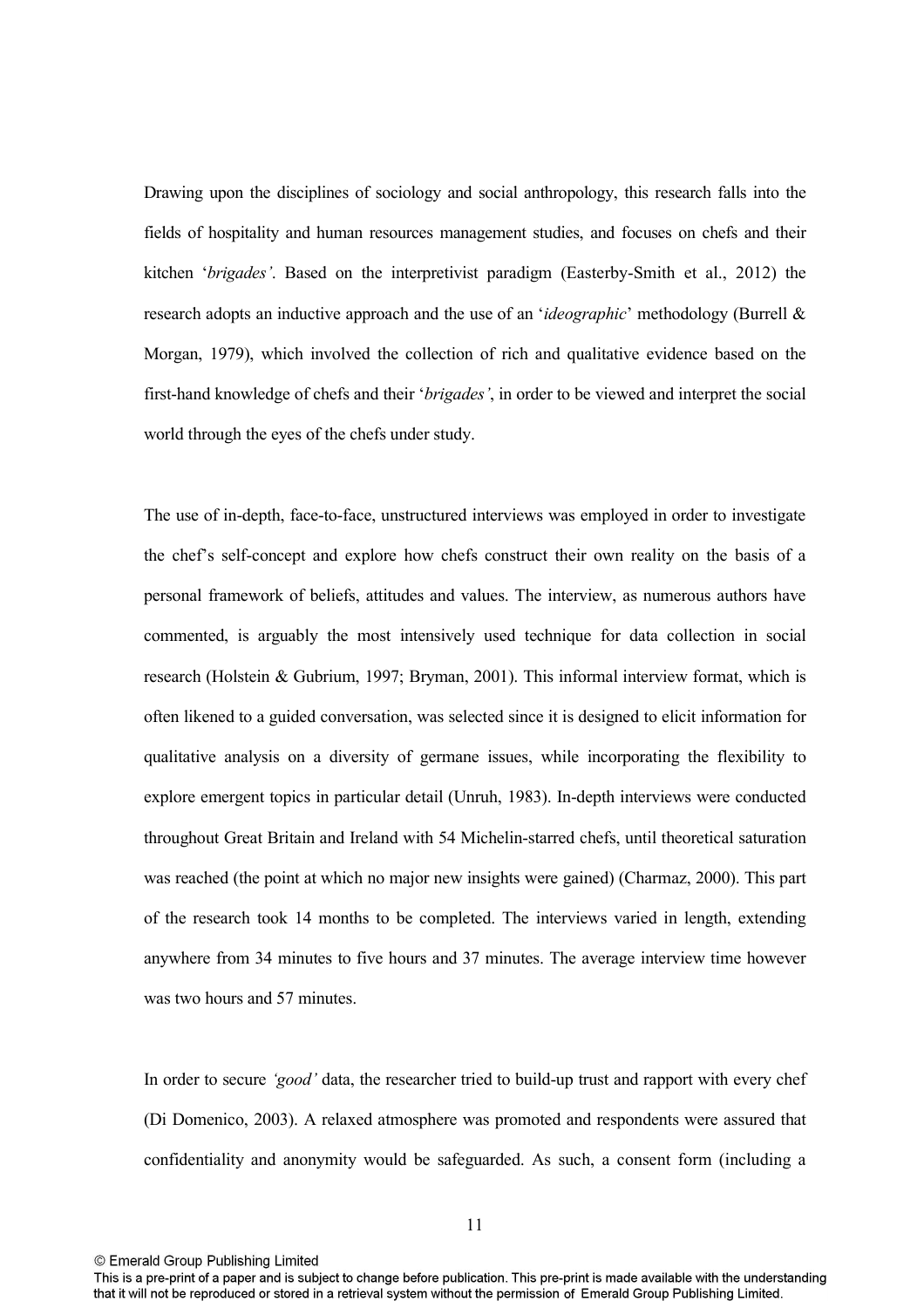confidentiality agreement) was included in all 54 interviews. It was agreed that all the interviews would be conducted via prior appointment at the workplace of the respondents. This enabled the main researcher-interviewer to place the respondents in their natural settings. This further supports the social action/interaction orientation as it may be argued that the interview itself is a form of social encounter involving focused interaction between two parties (Poland, 2002). In this case, the interviewer and the interviewee interact, albeit in the knowing situation of an interview, in order to ascertain the chefs' own definitions and beliefs in a natural setting in which they are familiar.

The first interview was conducted as a pilot study and was utilised to pre-test questions and to identify important issues and useful lines of enquiry. From this trial run the researcher was able to determine which questions were confusing and/or repetitious, what subjects could freely follow one another in conversation and what potentially pertinent topics had been excluded. A flexible interview guide (Charmaz, 2000) was used for all the interviews conducted. This was used as a guide or prompt to topics for discussion and there was no predetermined fixed ordering. Thus, the researcher was free to probe for further detail or further clarification during the interview while ensuring that the chief topics were covered (Lofland & Lofland, 1995). It was found that the time available to interview participants varied. Owing to the need for sufficient time to gain useable and comparable data, rather than decline the offer to interview, it was decided that all thematic headings and key points would be broached during each interview, with more or less probing as dictated by the circumstances. The intended methods of analysis were also considered when constructing the interview guide.

The contact details of all potential participants were sourced from the Michelin Guide(s) Great Britain and Ireland. Participants were recruited by sending a letter/email to each chef

This is a pre-print of a paper and is subject to change before publication. This pre-print is made available with the understanding that it will not be reproduced or stored in a retrieval system without the permission of Emerald Group Publishing Limited.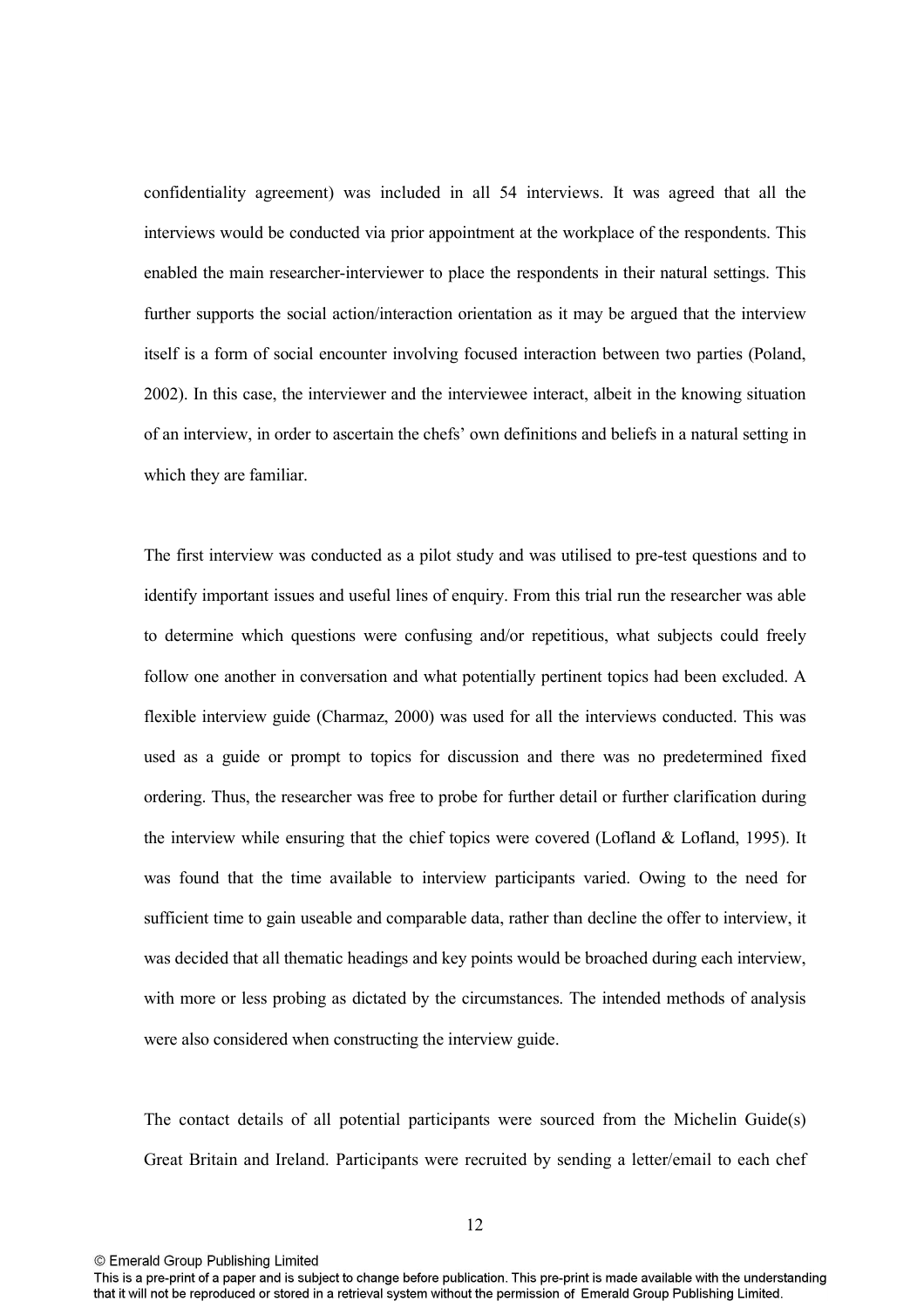explaining the research and asking for volunteers to agree to participate in an unstructured, indepth, face-to-face interview. The recruitment of interviewees was carried out on an availability basis. The researchers however endeavoured to make the sample representative by taking into consideration the following issues: The location of the establishment (rural/urban, i.e. London); the type of establishment operated (hotel/restaurant); the number of Michelin stars held (1, 2 or 3); the chef's status as patron or employee; the chef's gender/ethnicity; the size of the kitchen '*brigade'* and it's gender mix. Indeed, ensuring that the participants form a representative sample increases the generalisability of the findings (Mason, 1996).

All interviews were audio recorded. The 54 interviews were later transcribed verbatim (with the exception of *'ums'* and *'ahs'*) in order to facilitate analysis (Jennings, 2005). To ensure a thorough and consistent approach was achieved across all interview transcripts, all the interviews were professionally transcribed. Moreover, in order to facilitate interpretations of the interviews, researcher observations and impressions noted during the interview were also utilised. These *'memos'* were subsequently written in the margins of the relevant transcripts alongside the accompanying data to which they refer. At the end of an interview the researcher often switched off the recording device and engaged in casual conversation with the respondent. The emerging themes and discussion from the analysed data follow in the next section.

**Table 1**: Participant restaurant & chefs' profile

This is a pre-print of a paper and is subject to change before publication. This pre-print is made available with the understanding that it will not be reproduced or stored in a retrieval system without the permission of Emerald Group Publishing Limited.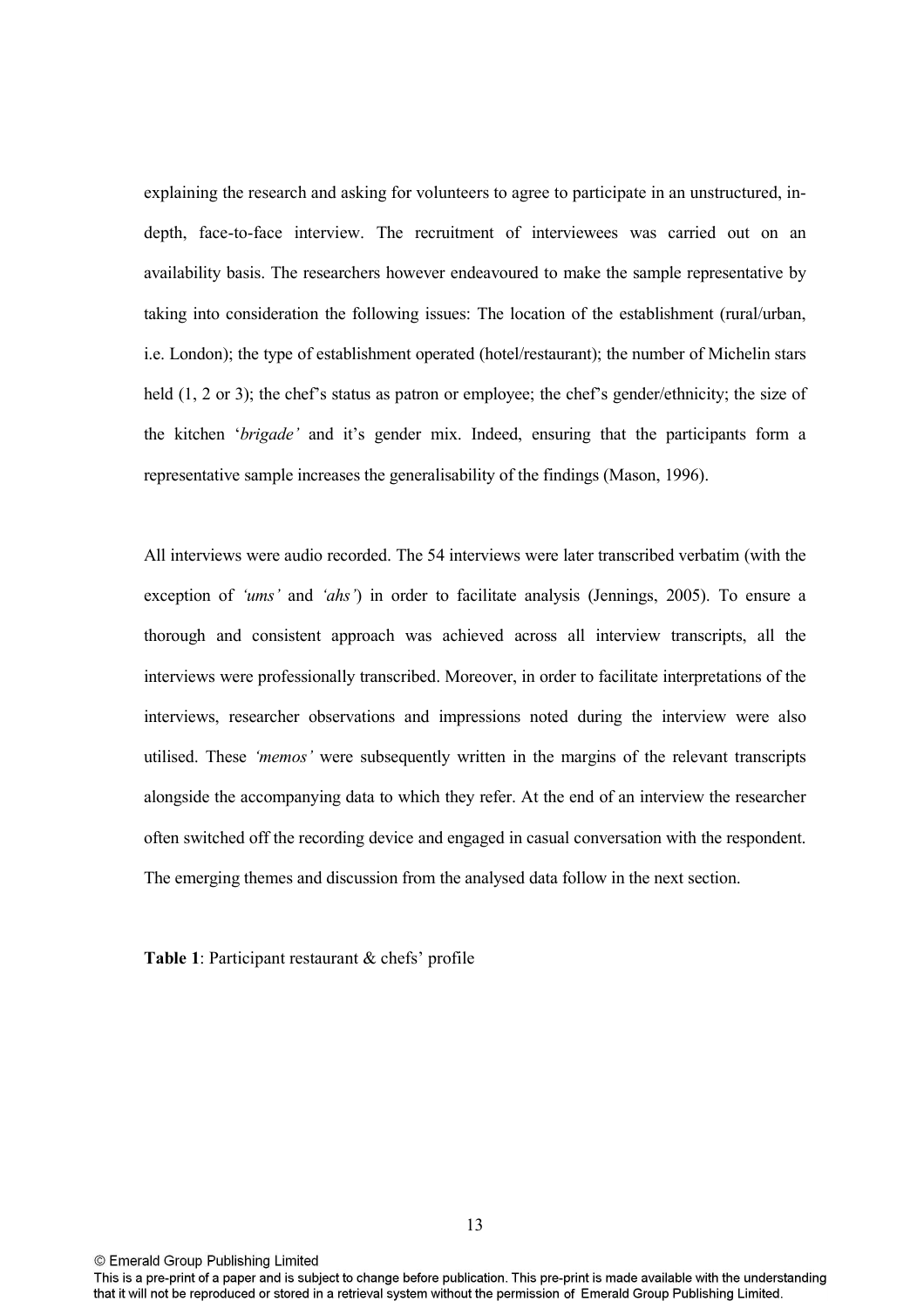|                   | <b>Restaurant &amp; Location</b> | <b>Chef's Gender</b><br>& Nationality |     | <b>Restaurant &amp; Location</b> | <b>Chef's Gender</b><br>& Nationality |
|-------------------|----------------------------------|---------------------------------------|-----|----------------------------------|---------------------------------------|
| 1.                | Ynyshir Hall                     | Male                                  | 28. | The George                       | Male                                  |
|                   | Powys, Wales                     | English                               |     | Isle of Wight, England           | English                               |
| $\overline{2}$ .  | The Waterside Inn                | Male                                  | 29. | <b>Thornton's Restaurant</b>     | Male                                  |
|                   | Berkshire, England               | French                                |     | Dublin 2, Ireland                | Irish                                 |
| 3.                | L'ortolan                        | Male                                  | 30. | <b>Gravetye Manor</b>            | Male                                  |
|                   | Berkshire, England               | Scottish                              |     | West Sussex, England             | English                               |
| 4.                | Orrery                           | Male                                  | 31. | <b>Restaurant Martin Wishart</b> | Male                                  |
|                   | London, England                  | English                               |     | Edinburgh, Scotland              | Scottish                              |
| 5.                | Andrew Fairlie at Gleneagles     | Male                                  | 32. | The Goose                        | Male                                  |
|                   | Perthshire, Scotland             | Scottish                              |     | Oxfordshire, England             | English                               |
| 6.                | The Star Inn                     | Male                                  | 33. | <b>Gidleigh Park</b>             | Male                                  |
|                   | North Yorkshire, England         | English                               |     | Devon, England                   | English                               |
| $\mathcal{I}$     | <b>Arbutus</b>                   | Male                                  | 34. | <b>Restaurant Michael Deane</b>  | Male                                  |
|                   | London, England                  | English                               |     | Belfast, Northern Ireland        | Irish                                 |
| 8.                | The Ledbury                      | Male                                  | 35. | <b>Restaurant Nathan Outlaw</b>  | Male                                  |
|                   | London, England                  | Australian                            |     | Cornwall, England                | English                               |
| 9.                | <b>Summer Isles</b>              | Male                                  | 36. | Northcote Manor                  | Male                                  |
|                   | Ross-shire, Scotland             | Scottish                              |     | Lancashire, England              | English                               |
| 10.               | <b>Bath Priory</b>               | Male                                  | 37. | The Longridge Restaurant         | Male                                  |
|                   | Bath, England                    | English                               |     | Lancashire, England              | English                               |
| 11.<br>12.        | <b>Hibiscus</b>                  | Male                                  | 38. | The Square                       | Male                                  |
|                   | London, England                  | French                                |     | London, England                  | English                               |
|                   | <b>Midsummer House</b>           | Male                                  | 39. | Le Manoir aux Quat' Saisons      | Male                                  |
|                   | Cambridgeshire, England          | English                               |     | Oxfordshire, England             | French                                |
| 13.               | L'Ecrivain                       | Male                                  | 40. | The Castle                       | Male                                  |
|                   | Dublin 2, Ireland                | Irish                                 |     | Somerset, England                | English                               |
| 14.               | <b>The Capital</b>               | Male                                  | 41. | The River Café                   | Female                                |
|                   | London, England                  | French                                |     | London, England                  | English                               |
| 15.               | Yorke Arms                       | Female                                | 42. | Chapter One                      | Male                                  |
|                   | North Yorkshire, England         | English                               |     | Dublin 1, Ireland                | Irish                                 |
| 16.               | <b>Morston Hall</b>              | Male                                  | 43. | The River Café                   | Female                                |
|                   | Norfolk, England                 | English                               |     | London, England                  | American                              |
| 17.               | The Greyhound                    | Female                                | 44. | <b>Restaurant Sat Bains</b>      | Male                                  |
|                   | Hampshire, England               | South African                         |     | Nottinghamshire, England         | English                               |
| 18.<br>19.        | 1 Lombard Street                 | Male                                  | 45. | Pied à Terre                     | Male                                  |
|                   | London, England                  | Austrian                              |     | London, England                  | Australian                            |
|                   | <b>The Fat Duck</b>              | Male                                  | 46. | The Box Tree                     | Male                                  |
|                   | Berkshire, England               | English                               |     | West Yorkshire, England          | English                               |
| 20.               | Lucknam Park                     | Male                                  | 47. | L'enclume                        | Male                                  |
|                   | Wiltshire, England               | Welsh                                 |     | Cumbria, England                 | English                               |
| 21.               | <b>JSW</b>                       | Male                                  | 48. | Ockenden Manor                   | Male                                  |
| 22.               | Hampshire, England               | English                               |     | West Sussex, England             | English                               |
|                   | La Trompette                     | Male                                  | 49. | The Clock House                  | Male                                  |
|                   | London, England                  | English                               |     | Surrey, England                  | English                               |
| 23.<br>24.<br>25. | Maze                             | Male                                  | 50. | The Old Vicarage                 | Female                                |
|                   | London, England                  | English                               |     | South Yorkshire, England         | English                               |
|                   | Number One at The Balmoral       | Male                                  | 51. | <b>Tom Aikens Restaurant</b>     | Male                                  |
|                   | Edinburgh, Scotland              | English                               |     | London, England                  | English                               |
|                   | The New Angel                    | Male                                  | 52. | The Hand & Flowers               | Male                                  |
|                   | Devon, England                   | English                               |     | Buckinghamshire, England         | English                               |
| 26.               | The Vinevard at Stockcross       | Male                                  | 53. | <b>Plumed Horse</b>              | Male                                  |
|                   | Berkshire, England               | English                               |     | Edinburgh, Scotland              | English                               |
| 27.               | <b>Braidwoods</b>                | Male                                  | 54. | L'Escargot                       | Male                                  |
|                   | Ayrshire, Scotland               | Scottish                              |     | London, England                  | English                               |
|                   |                                  |                                       |     |                                  |                                       |

# **Findings & discussion**

For the purposes of this study, it was decided to refrain from using a specialised software (i.e. NVivo) as from the outset the researchers' intention was to immerse themselves thoroughly in and engage with the data in order to capture their meaning (Coffey et al., 1996). Thus, *'thematic analysis'* was deemed as the most appropriate method for this study. According to Savage

This is a pre-print of a paper and is subject to change before publication. This pre-print is made available with the understanding that it will not be reproduced or stored in a retrieval system without the permission of Emerald Group Publishing Limited.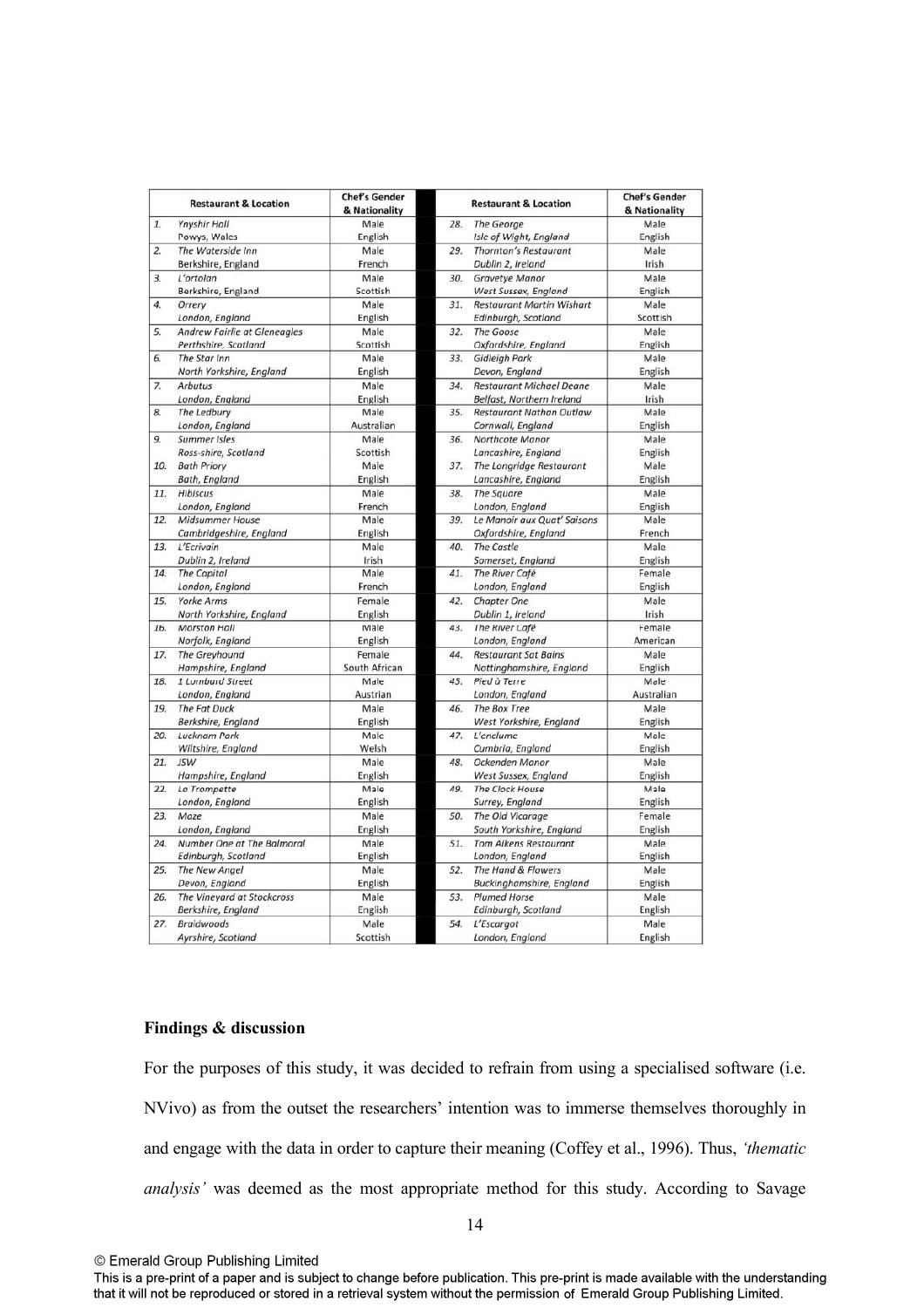(2000, p.1493) thematic analysis is consistent with a realist approach in that it is *'assumed that there will be some fit between the outcome of the data analysis and some external or overarching reality'*. The aim of the thematic analysis was to identify key patterns and themes in the data using a process of coding, thereby developing categories from clusters of codes, in turn generating themes from these categories. Details of the chefs interviewed are listed in Table 1 (the chef's names are not disclosed due to the confidentiality agreement). Based on the above, the following presentation and discussion of the findings is limited only to specific characteristics of this occupational group.

# *Occupational Identity*

In order to examine the occupational identity and culture of chefs, it was particularly interesting to identify chefs' perceptions of the status and standing of the occupation and of chefs themselves, as they perceive it to be viewed, through the eyes of the outside world. The process of chefs' identity formation can be better understood by analysing the cultural aspects of this occupational group (Palmer et al., 2010). Cohen (1985) argues that *'community'* implies both the notion of similarity and that of difference, insofar as members of a group have something in common with each other, whilst the thing they have in common distinguishes them from the members of other possible groups. The world of an individual employee in the restaurant industry is a very closed and incestuous one (Kang et al., 2010). Chefs' friendship groups only tend to comprise other chefs and frequent movement between kitchens is commonplace. As a direct consequence, the occupational community of chefs is much more close-knit than is seen in other professions (Palmer et al., 2010). Drawing upon the work of Cohen (1985), it becomes clear that chefs derive a sense of belonging, loyalty and similarity with their peers, by collectively constructing and embracing a front of similarity through shared symbols and other markers of identity which communicate what *'being a chef'* means (Burrow et al., 2015;

This is a pre-print of a paper and is subject to change before publication. This pre-print is made available with the understanding that it will not be reproduced or stored in a retrieval system without the permission of Emerald Group Publishing Limited.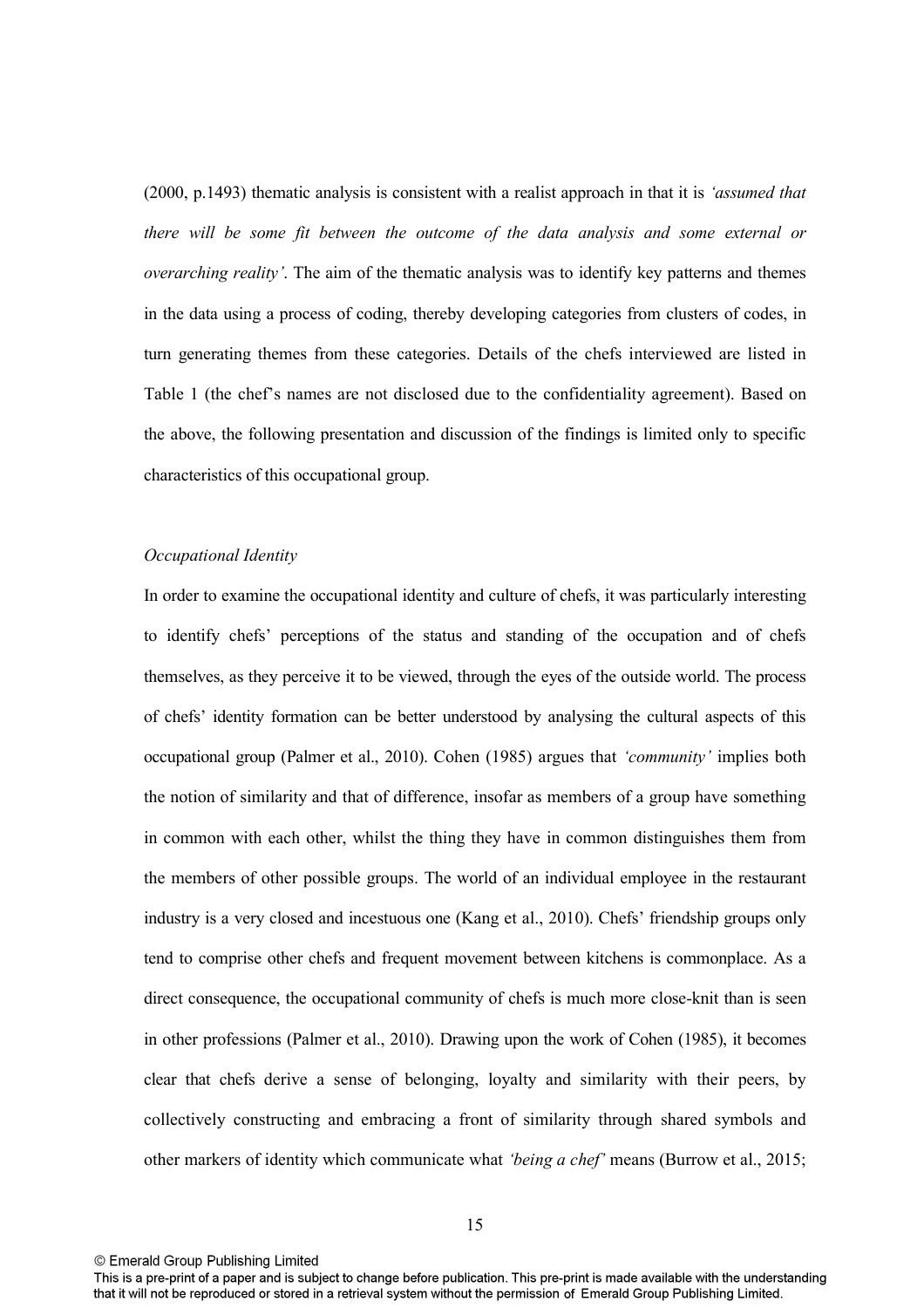Kang et al., 2010). Belonging is therefore established on the basis of a shared culture, as the following quotation clearly illustrates:

*"The only friends I've got are in the industry, I've got no friends outside the industry, I've got nobody that's a painter, or this, or this, or this, I don't know anyone from where I grew up; all I know is chefs. If you look through my phone and my mobile, they're all chefs. Chefs or waiters – that's it – or suppliers. And you just think about it, and you think to yourself, 'Why haven't I got any proper friends?' Proper friends wouldn't understand what I do. I can't have a f\*\*king Saturday night off. … And to be honest with you, I wouldn't know what to talk about with them. I don't know what to talk to normal people about, because all I know is food." (Chef 40)* 

Chefs are more than just a group of people; they are a group of people with something in common with each other which distinguishes them from other groups. In other words, they are a '*community'* of common minded individuals. Bourdain (2000, p.124) argues that chefs share a peculiar world-view, together with unusual customs, rituals and practices that define them as a '*tribe*'. Their unsocial working hours indeed contribute to their exclusion of '*normal*' social interaction and their subsequent deep commitment to their colleagues, or what Bourdain (2000, p.56) refers to as a '*blind, near-fanatical loyalty … under battlefield conditions'.*

#### *Occupational Culture*

When applying Douglas' (1982) theory of *'grid/group'* analysis to the present study, it can be argued that, taken as a whole, the occupational culture of chefs is characterised by a strong *'group'* identity and strong *'grid'* dimension characteristic of tight work-groups and communities – *'wolves'* in Mars's (1982) terms – whereby group boundaries are strongly defined. As the internal validating mechanisms highlighted clearly illustrate, membership of the chef community

This is a pre-print of a paper and is subject to change before publication. This pre-print is made available with the understanding that it will not be reproduced or stored in a retrieval system without the permission of Emerald Group Publishing Limited.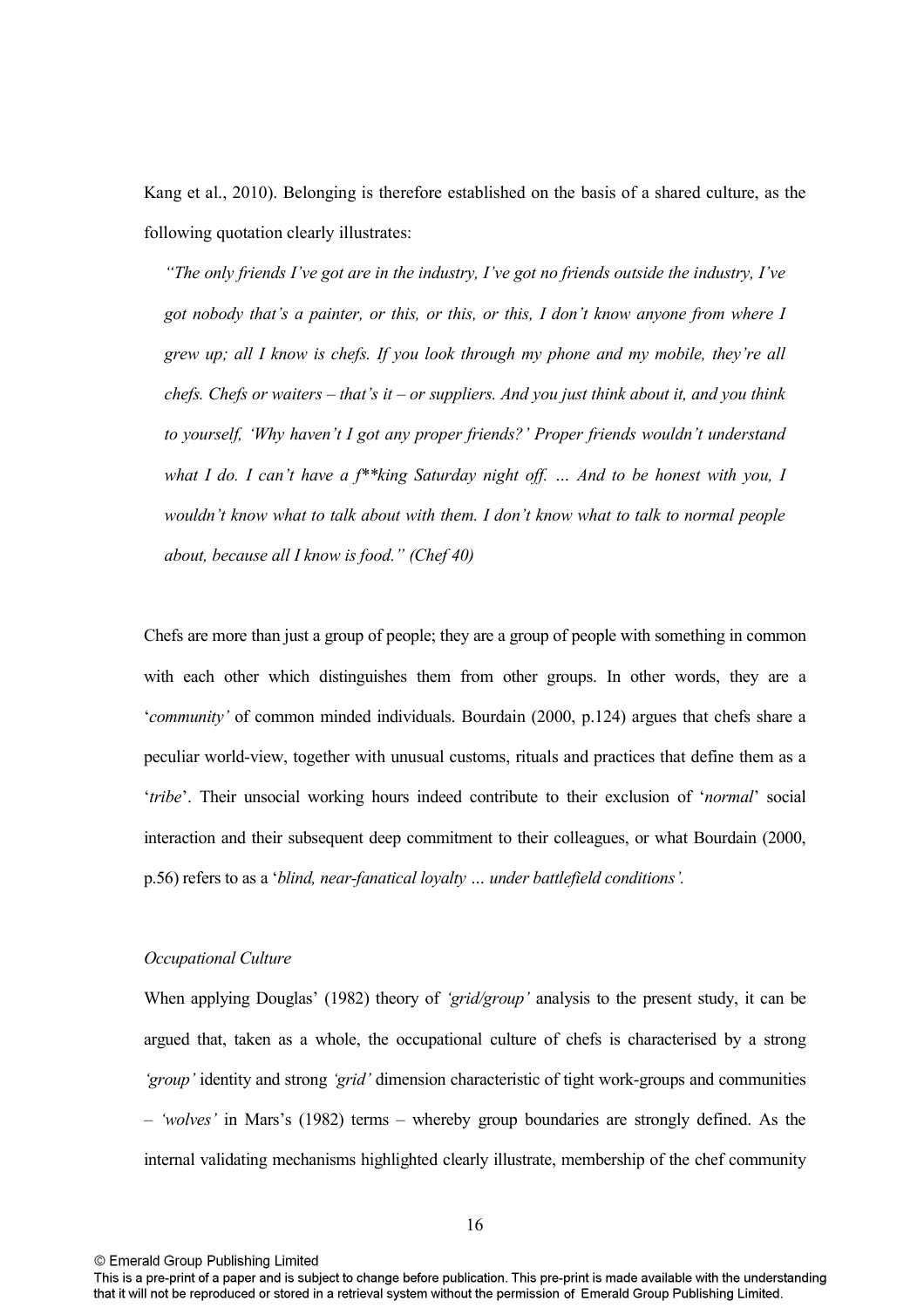is based upon a shared understanding of the criteria for membership, in other words they speak the same language. The kitchen brigade is treated as a family; part of the social cost of membership of this family is the demonstration of dedication to the familial group (Cohen, 1985). This cost is paid through the individual putting the needs of the group above their own, in the sense that they will not take time off for sickness and they will work through pain or injury (Burrow et al., 2015). Indeed, the burns, scalds, cuts and scars attained whilst working in the kitchen are seen as signifiers of occupational validity (Bourdain, 2000; Simpson, 2006; White, 1990). From the following quote, it is evident that having '*done their time*' and '*earned their stripes*' and the subsequent right to be called *'chef'*, chefs share a common bond between them, a shared feeling of understanding, an affinity with one another, a sense of camaraderie and a feeling of mutual respect:

*"When you hit this Michelin standard, then there's a respect there, I think. Once you get into the higher echelons of achieving, then, from other places of similar achievement, there seems to be a respect, I think. I wouldn't think twice about phoning just about anybody from a starred restaurant, or hotel, or whatever to speak to another chef. You've earned your stripes, I think. And you do get a respect from other chefs, definitely." (Chef 36)* 

It is further evident that membership of the chef community is based on the ability to do the job. If you can do the job, then you are accepted into the family. What is more, the research brought to the fore that cultural acceptance amongst chefs is global and transcends social class, gender, sexuality, and race/ethnicity. In addition, it can be argued that the psychological boundaries of the chef community are constructed by the nature of the work and the routines and tasks associated with being a chef (Balazs, 2002; Allen & Mac Con Iomaire, 2016). The nature of the work defines the worldview, the value system of the chef community.

This is a pre-print of a paper and is subject to change before publication. This pre-print is made available with the understanding that it will not be reproduced or stored in a retrieval system without the permission of Emerald Group Publishing Limited.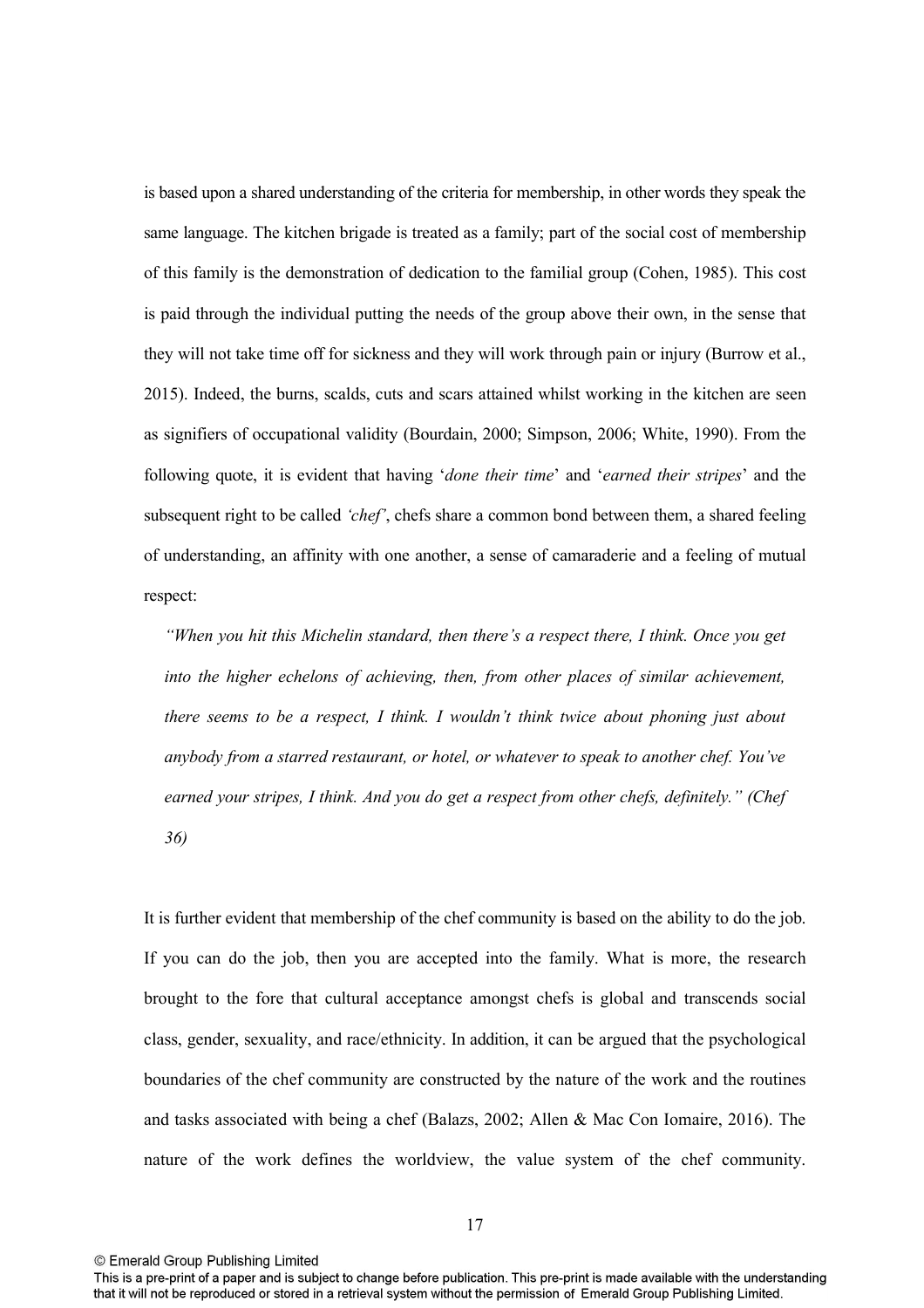Futhermore, paricipants identified a few of the cultural symbols which denote chefs' belongingness and occupational enculturation, such as the quality and quantity of their (own) kitchen knives, their ability to chop rapidly and efficiently and their knowledge of French service and French phrases (Bloisi & Hoel, 2008).

#### *Occupational socialisation*

Studies of occupational cultures have identified the crucial role played by occupational socialisation in inculcating the knowledge and beliefs of the group to newcomers, in order for them to behave like their co-workers and become accepted in the occupational culture (Trice, 1993). The process of occupational socialisation is deemed crucial for the induction and integration of newcomers to the occupational culture in the case of young chefs (Burrow et al., 2015; Mac Con Iomaire, 2008). A significant part of chefs' socialisation occurs through banter in the kitchen (Alexander et al., 2012). Friendly banter, verbal insults, teasing and mockery, and practical jokes and pranks, serve to induct new recruits into the familial group but also serve to construct the social hierarchy of the kitchen:

*"I wouldn't say chefs are the most politically correct people, but it's never done in a malicious way. You might hear a racist comment, but not done nastily – done in a joking way. ... But it's just banter. If there was ever anything that was malicious, then it would get stamped out, not just by me, but by the other guys. Because there is a team mentality, there is, 'If you're going to bully him, then everybody's going to suffer.' So they sort of look out for each other. I think that's very, very strong, actually, in kitchens – very strong. … I'm sure it exists everywhere, building sites, and garages, and I'm sure there's banter in every sort of group environment. Chefs are no different. They're probably a little bit worse in some cases."* (Chef 1)

This is a pre-print of a paper and is subject to change before publication. This pre-print is made available with the understanding that it will not be reproduced or stored in a retrieval system without the permission of Emerald Group Publishing Limited.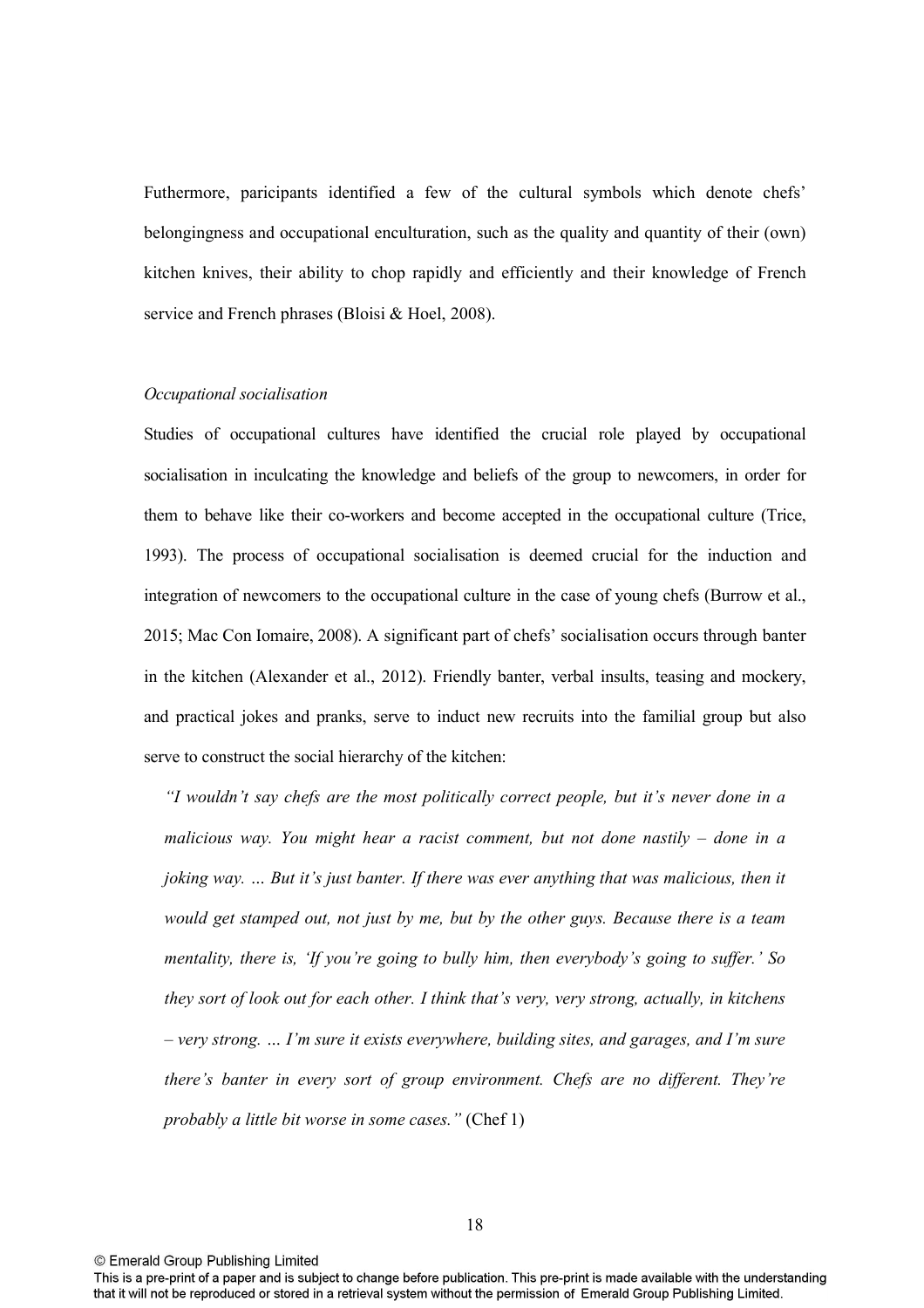It can be argued that the use of banter can be easily turned into bullying during the kitchen brigade's new member socialisation. Johns & Menzel (1999) argue that chefs in the early stages of their career would tolerate mistreatment and abuse, as the opposite would imply weakness. The process of occupational socialisation and induction to the occupational culture is long and painful but this is considered by many well-established chefs as the only way to advance in the culinary profession as a Michelin-starred chef (i.e. Bourdain, 2000; Simpson, 2006; White, 1990). The following quotation depicts graphically the conditions under which socialisation takes place in '*haute cusine'* restaurants:

*"I've worked in kitchens where people have literally been stood on their section in tears, blokes crying. The sort of mental abuse and physical abuse that I've seen people take is really, really bad, especially in some of the more upmarket kitchens. However, I don't think that it is as rife as it was in the 90s. … But you hear stories from people that worked in certain kitchens, and if you believe what you hear, then it's still pretty bad. But then there's some sort of sick pleasure that people get out of saying, 'Oh, I worked here and he used to whip me every day, and he used to stick a knife in me,' and all this carry on. For some reason, they like it".* (Chef 9)

Throughout the course of the fieldwork, discussions with the chefs revealed that this violent and aggressive means of induction is often regarded as being analogous with the means of induction to the military. In both the restaurant industry and the military, the same notions exists of '*building*' a functioning member of a unit by means of the initial removal of their previous behaviour patterns, followed by the subsequent rebuilding of these behaviour patterns to conform to those required by the organisation (Salin & Hoel, 2011). In this way, both in the restaurant industry and in the military, once they have been through this process, an individual

This is a pre-print of a paper and is subject to change before publication. This pre-print is made available with the understanding that it will not be reproduced or stored in a retrieval system without the permission of Emerald Group Publishing Limited.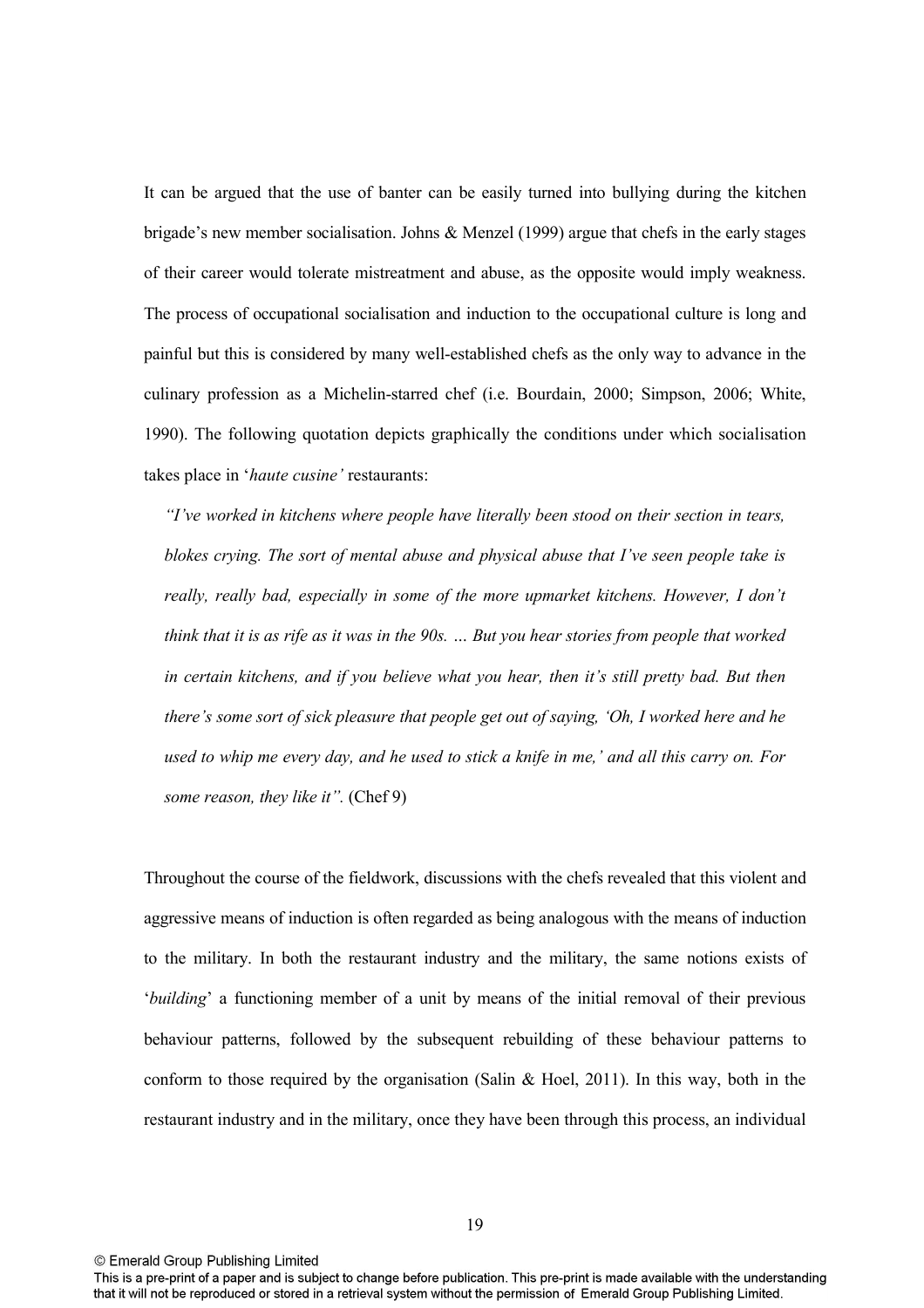can be relied on to perform the correct actions in the correct manner at the correct time, to a far higher degree than individuals who have not endured this type of induction:

*"When you're a head chef and you have a commis in here, it's a bit like having a new Private and you want to sort of bring them down to your level, strip them completely naked of their – humiliate them, like a Sergeant Major would in the barracks to a new recruit who's not even put on his khaki uniform. Basically it's a form of cruel indoctrination, I suppose. Then you rebuild him up".* (Chef 43)

The aggressive and violent nature of induction into the catering industry for young, new recruits is shown here as being the result of imitation on the part of more senior, higher ranking chefs – these chefs in turn imitating the behaviour learnt from and handed down by their superiors during their time as new recruits. The majority of the chefs participating in this study reported that receiving abuse as a junior chef and then reversing the roles as a chef, is part of the occupational socialisation process that builds-up the *'macho'* character needed to survive in a Michelin-starred kitchen:

*You knock them down and build them up, then knock them down and build them up. I have had it done a lot – a lot. The Anonymous was a prime example. I got ridden for about six months by the senior sous-chef. … He rode me every day – every day. But that's the way it was then".* (Chef 50)

Significantly, those individuals with very dominant personalities, the *'Alpha Males'*, are the individuals who most often rise to the highest echelons of the profession. Those who cannot cope with the constant pressure either leave or are pushed to what Crompton  $\&$  Sanderson (1986) term '*gendered niches*' such as the salads or the pastry section (Burrow et al., 2015). To conclude, it can be argued that the survival of the young chefs' induction and socialisation

This is a pre-print of a paper and is subject to change before publication. This pre-print is made available with the understanding that it will not be reproduced or stored in a retrieval system without the permission of Emerald Group Publishing Limited.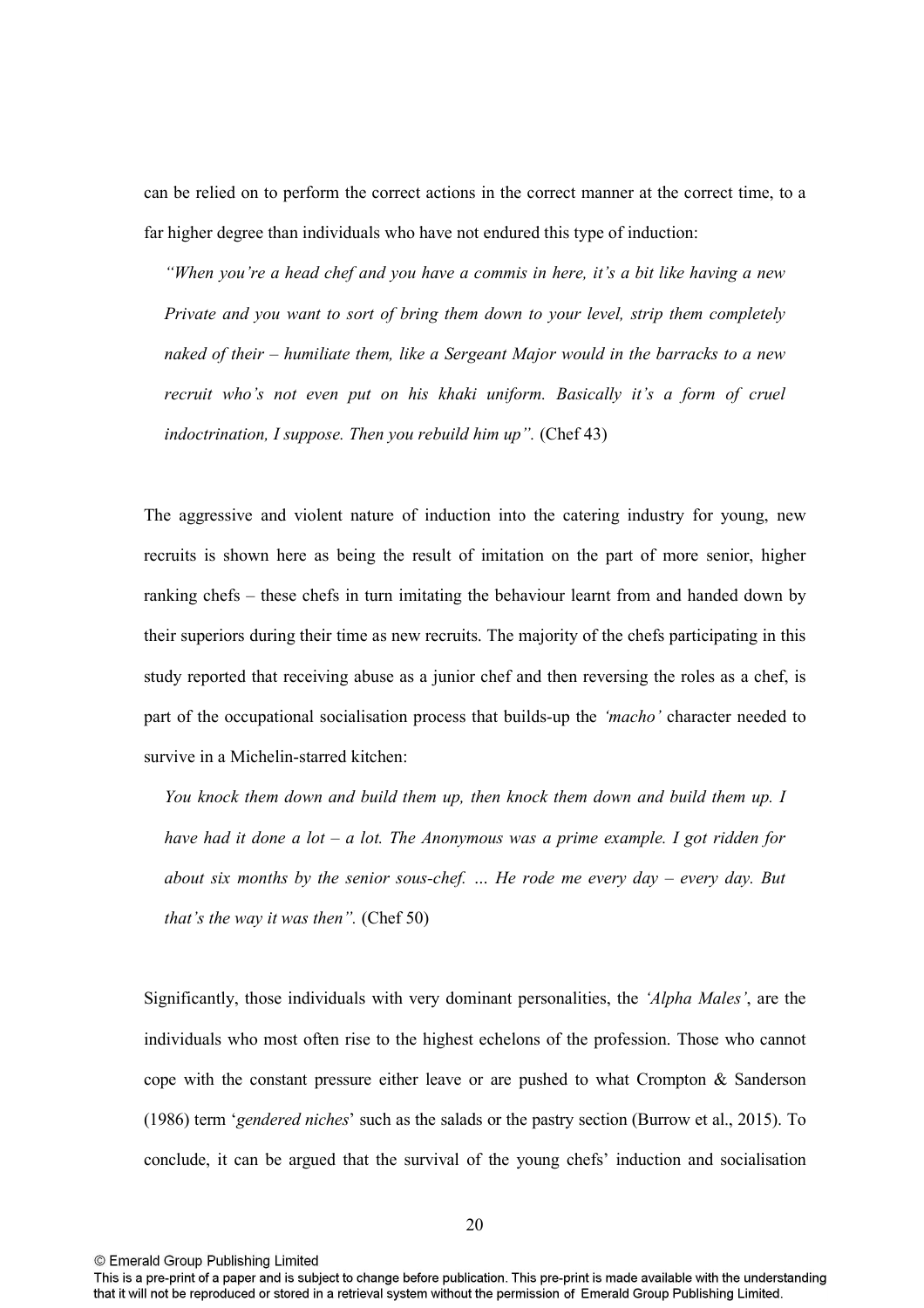denotes compatibility and ability to integrate as well as a way to demonstrate loyalty and commitment to the head chef and the rest of the kitchen brigade (Burrow et al., 2015).

# *The role of discipline in kitchen brigades*

According to the chefs interviewed, the militaristic hierarchy of the kitchen brigade is still, albeit to a lesser extent, prevalent in today's kitchens as there is a need for structure and discipline in order to maintain order, authority and control (Balazs, 2001). As previously highlighted, these are requirements due to the intense nature of the job and the extreme working environment (i.e. consistently executing each and every dish to an exact standard of quality and excellence day in, day out, under severe temporal constraints, in a highly pressurised and stressful environment). Hence, such military organisation and the highly regimented nature of the kitchen brigade are understood by all the members of the kitchen brigade as a *sine qua non* in the kitchen (Balazs, 2002); it is something that keeps them performing as a team in order to ultimately achieve and maintain a standing of quality and excellence day in, day out. Chefs often compare this to the means by which the military functions, even citing comparisons of carrying out service with going into battle (Gill, 1997; Simpson, 2006):

*"If you're organising something, it can be a massive function, it can be a small party, whatever, but if you don't get your mise en place and you're prepared for it, as it were to go into battle, then the whole thing is going to go pear-shaped. So there has to be a certain amount of discipline – especially chefs. They're just like caged animals, mostly."*  (Chef 46)

The importance of the team and the interdependency that exists between the members of the kitchen brigade is illustrated by the fact that they have to rely on each other to get the job done. Indeed, it is teamwork that dictates success or failure on a daily basis. Thus, members of the

This is a pre-print of a paper and is subject to change before publication. This pre-print is made available with the understanding that it will not be reproduced or stored in a retrieval system without the permission of Emerald Group Publishing Limited.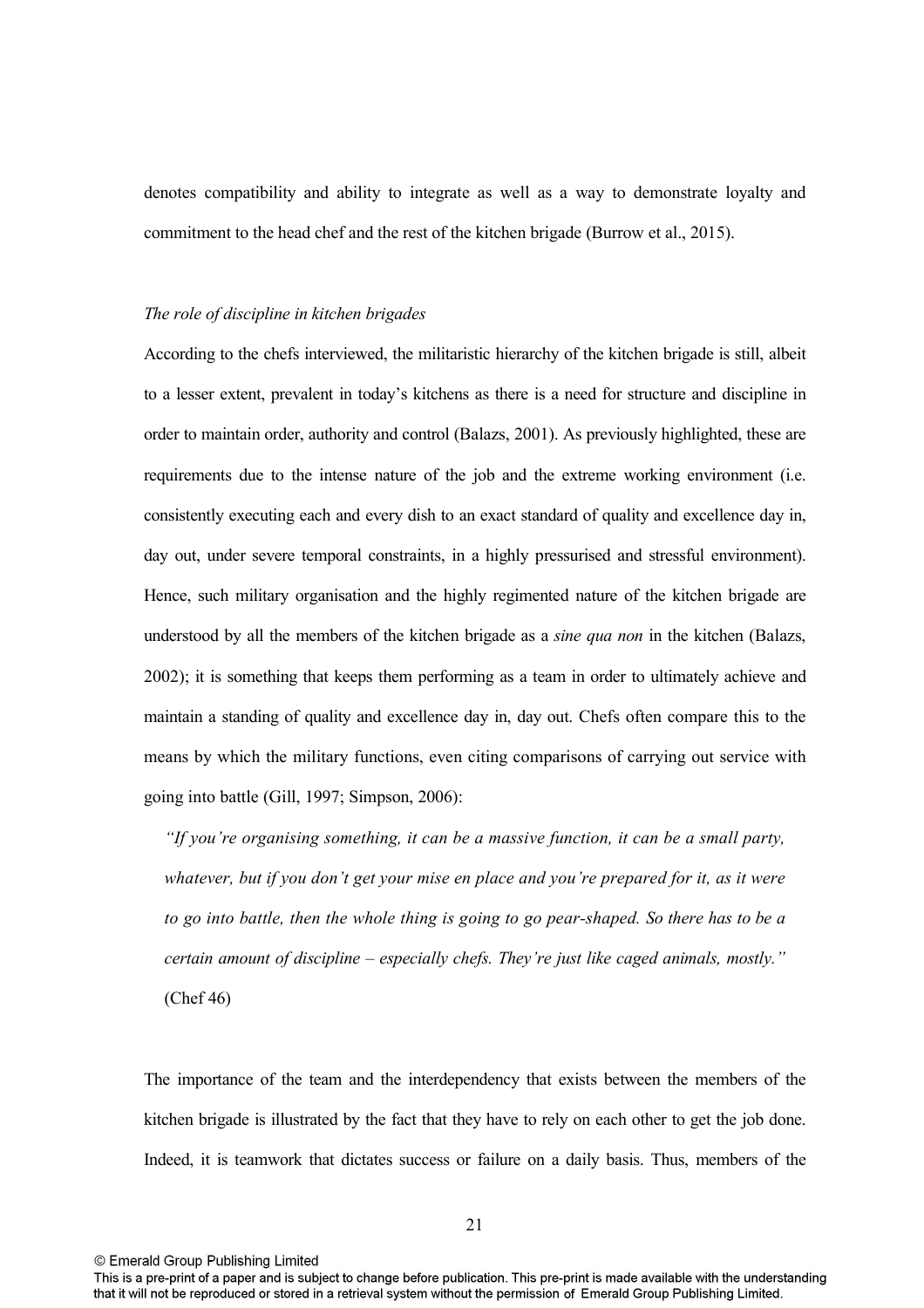kitchen brigade are highly aware of the importance of their role and place within the team. The hierarchical nature of the kitchen brigade is thereby pivotal in the transference and reinforcement of the occupational culture of chefs. To be a member of the kitchen brigade is to abide by the rules and regulations of the kitchen hierarchy and the behavioural norms of the group. Overall, the highly regimented and rigidly hierarchal nature of the kitchen brigade that characterises the occupational culture of chefs thereby constitutes another social construct that defines and reinforces the occupational identity and culture of chefs.

#### *The myth of the creative and violent chef*

The perception of the outside world with regard to the status and standing of the occupation and the image of chefs, is neatly illustrated by Chef 16 in the following terms:

*"I think chefs are still pretty much lumped into the category – sort of fairly – of being hard, disciplined, pretty tyrannical, often abusive, leaders at the top of a long ladder that they have had to climb themselves being abused, and having to work like dogs all the way from the bottom of that long ladder".* 

Despite the evident elevation of the status and standing of the occupation and the new found respect and recognition afforded by chefs themselves, the perception of the outside world with regard to the image of chefs is still somewhat spontaneously associated with the deeply ingrained archetypal cultural stereotype of the aggressive, authoritarian, tyrannical, temperamental, volatile, violent and abusive chef (Johns & Menzel, 1999). Chef 8 further elaborates the point:

*"I suppose people always think of chefs as hot-headed, aggressive, violent, foul-mouthed. … I must admit, in my early part of my career, when I was first taking charge of a kitchen, I used to be like that. I used to be completely off my nut at the stupidest thing, and throw* 

This is a pre-print of a paper and is subject to change before publication. This pre-print is made available with the understanding that it will not be reproduced or stored in a retrieval system without the permission of Emerald Group Publishing Limited.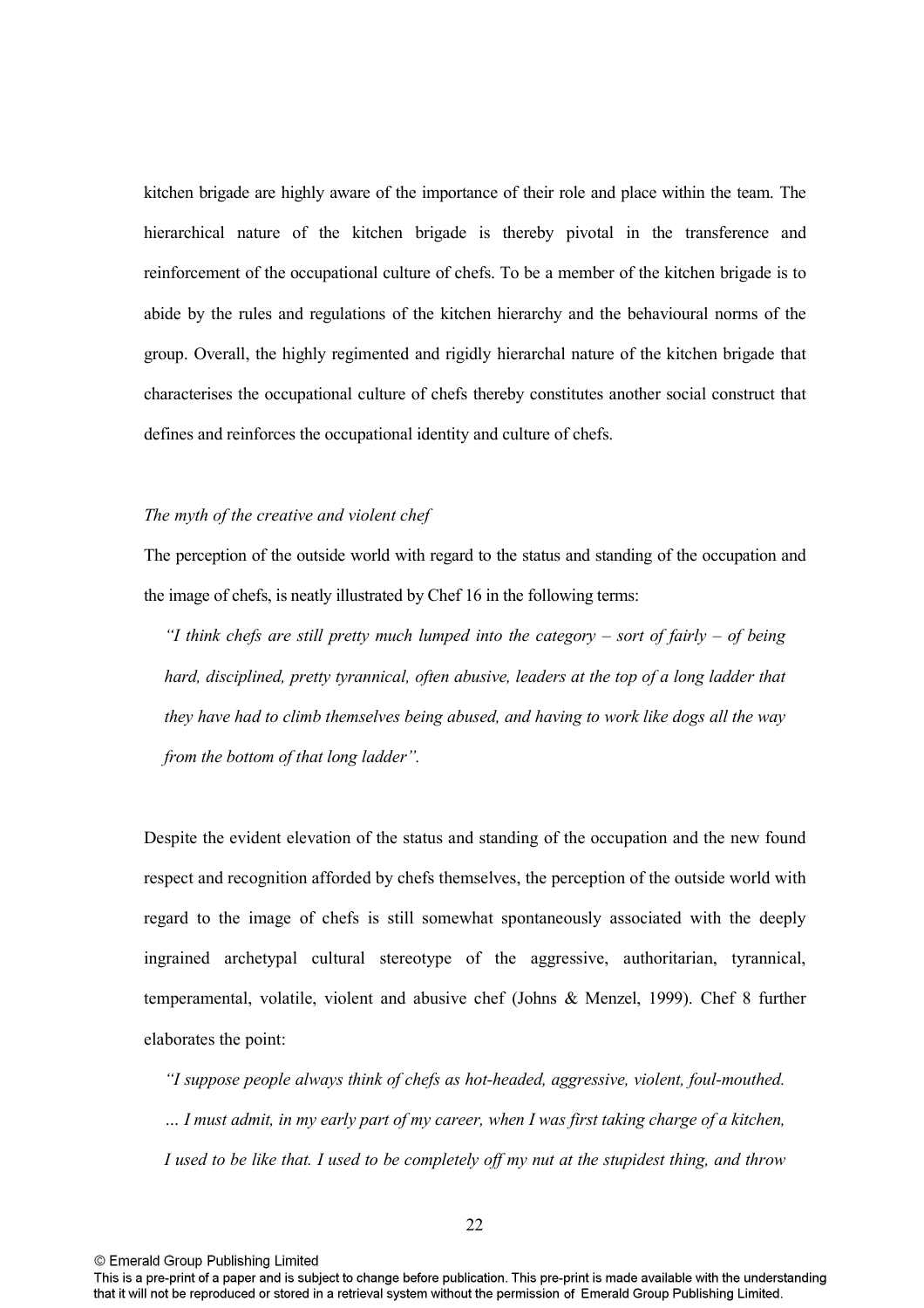*things, and kick things, and be a complete prat. But that was because I'd worked for probably two of the most violent chefs that have ever been in the UK, so I saw they got results by doing it that way. I'd also worked for very timid chefs that also got results, I must add, but the dominating guys for me were the ones that were aggressive, and the big personalities and the big mouths. So I suppose I thought that was the way to do it".* 

The Michelin-starred chef Gordon Ramsay corroborates the aggressive and violent behaviour that is part of the stereotype of professional kitchens in his own inimitable style as '*battlefields*' (Simpson, 2006). In other words: '*A kitchen has to be an assertive, boisterous, aggressive environment, or nothing happens*' (cited in Hollweg, 2001, p.9). Perhaps more insightful still is Ramsay's observation that '*…you need to get a beating to do well. Cooking is dog eat dog. The weak disappear off the face of the Earth'* (cited in Duncan 2001, p.10). A.A. Gill, the restaurant critic who has worked in such kitchens states that there is '*no other business would dare to treat its workers as they are treated in a restaurant kitchen*' (cited in Hennessy 2000, p.67). He also argues that chefs sustain and defend their '*Edwardian*' working conditions and resist any attempts to improve their hours, for they '*take stoical pride in the assault course of the training in the school of hard knocks, branding burns, blistered feet and cirrhosed livers*' (Gill, 1997, p.96). Similarly, for Hennessy (2000, p.67), it is the chefs themselves who perpetuate the system through an obsession described as being akin to a religious '*calling*', to the extent that '*…any suggested amelioration to the madness of the normal kitchen tends to be opposed by the inmates themselves'*. The above are reflected in Chef's 10 quote:

*"They have stripes like on an army uniform. They think it's, 'Yeah, I'm hard.' Chefs are always, 'Oh, I can do this quicker than you,' there's a little bit of a competition, 'I'm harder than you,' and everybody I think refers back to that quote from Marco [Marco Pierre White], the SAS, everybody wants to be in a tough kitchen, in a hard kitchen. …* 

This is a pre-print of a paper and is subject to change before publication. This pre-print is made available with the understanding that it will not be reproduced or stored in a retrieval system without the permission of Emerald Group Publishing Limited.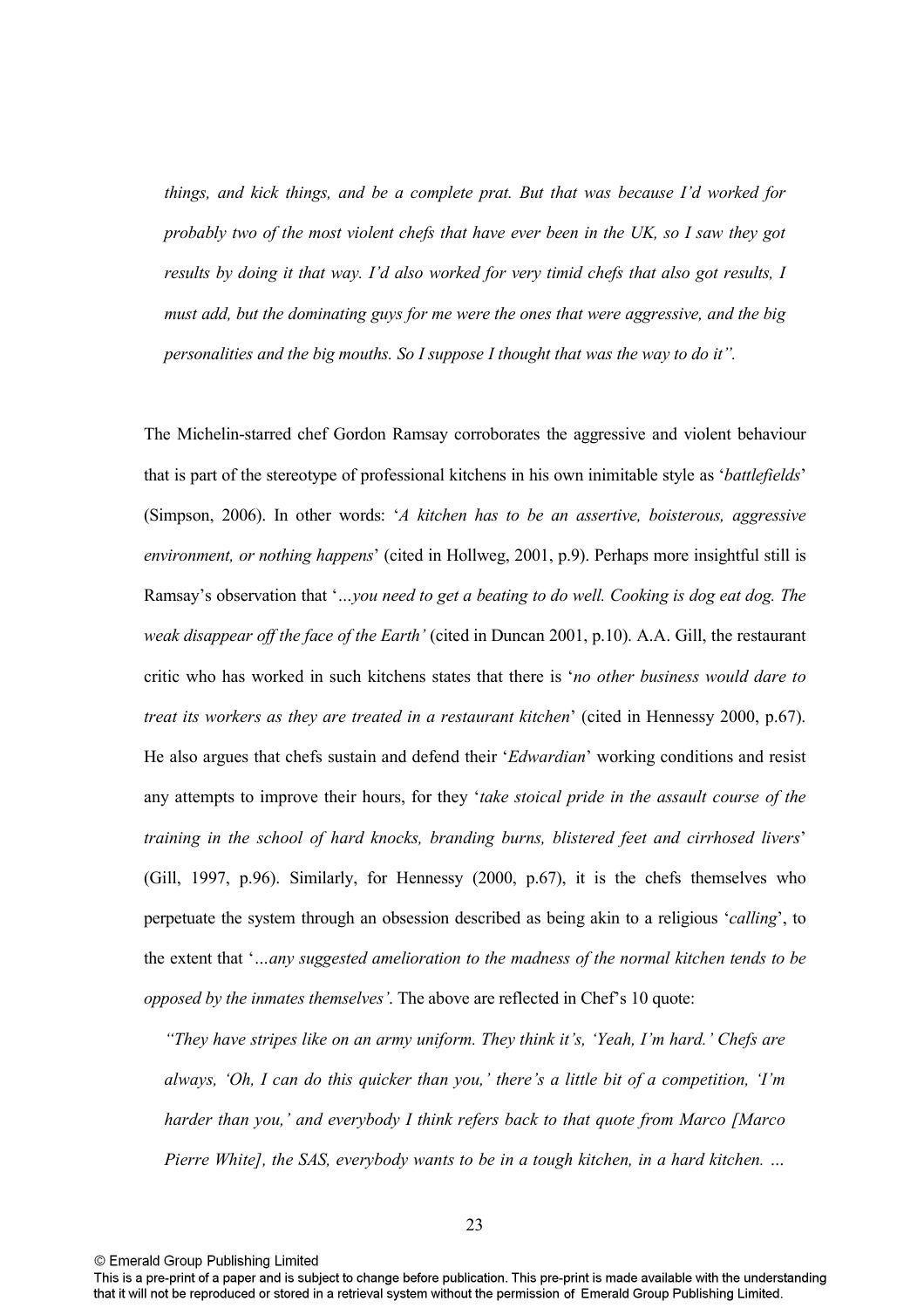*Battle scars – that's what they are. They're like battle scars. 'Oh, yes, I worked at Anonymous, look at my arms.' … Some people thought that was really cool to the extent that sometimes people would deliberately burn themselves".* 

Gordon Ramsay has described the above rules, norms and rituals of chefs' life as '*the knowledge*'; specifically he states: *'[t]his job is the pits when you're learning. You have to bow down and stay focused until the knowledge is tucked away'* (cited in Duncan 2001, p.10). Ramsay's concept of '*the knowledge*' is important as it points to the systematic transference of culture, identity and belonging between group members (Burrow et al., 2015; Palmer et al., 2010). It is precisely these cultural processes by which occupational identity is formed that constitute the subject of investigation of this study (Cooper, 2012).

# **Conclusions**

This paper has provided useful insights in both theoretical and practical perspective regarding the formation of chefs' occupational identity and culture, by interviewing more than half of the Michelin-starred chefs' population in Great Britain and Ireland. The research findings presented above suggest that Michelin-starred chefs are a stong occupational community with a distinctive occupational culture. A kitchen brigade is often compared to a family and engenders a high degree of group solidarity, bonding and camaraderie between its members. This is what informs the unusually tight-knit and often perceived as walled-off nature of the restaurant industry. The research findings identified that the aggressive and violent nature of induction into the catering industry for young, new recruits occurs through banter, which can easily be transformed to bullying and violence. This is the result of imitation on the part of more senior, higher ranking chefs – these chefs in turn adopt the behaviour learnt from and handed down by their superiors

This is a pre-print of a paper and is subject to change before publication. This pre-print is made available with the understanding that it will not be reproduced or stored in a retrieval system without the permission of Emerald Group Publishing Limited.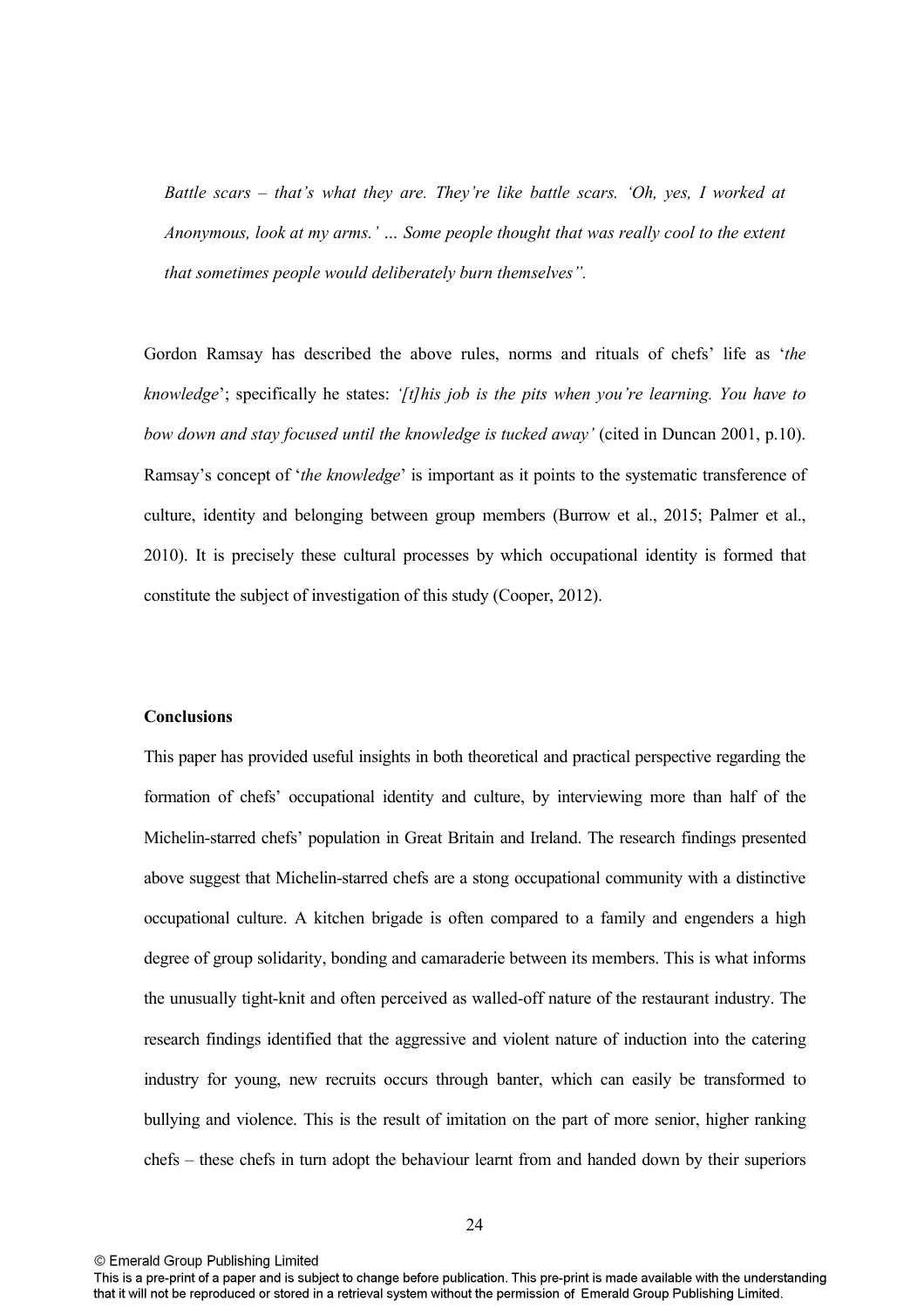during their time as new recruits. Indeed, however disastrous the consequences, it can therefore be argued that from a cultural viewpoint, chefs are able to derive a sense of identity by embracing and perpetuating the myth of the creative and violent chef (Johns & Menzel, 1999). The myth is further reinforced by the fact that the chefs who make it to the top of the profession are often the ones who have willingly endured harsh working conditions and mistreatment. It was also revealed that this violent and aggressive means of socialisation in commercial kitchens is often regarded as being analogous with the means of induction to the military and paramilitary organisations (i.e. police and fire service). The role of discipline in *'haute cuisine'* restaurants is often used as a means of monitoring quality and maintaining the high standards of performance.

#### *Theoretical implications*

This study generates empirical data that informs contemporary debates about the role of work in identity formation and the structure of occupational identities in our contemporary society (i.e. Van Maanen, 2010). More specifically, the role of occupational socialisation (Figure 1) is emphasized in occupational groups that are based on a military hierarchical structure. The acceptance or rejection of the new recruit by the leader and the rest of the team is the pivotal point that determines the new recruit's future as a team member. *'Survivors'* become full members of a closed group that treats its members as a family under the constant monitoring of a strong leader; in addition, *'survivors'* are entitled to career progression when the *'knowledge'* is aquired. On the other hand those who cannot cope with the harsh socialisation process (labelled as *'Defeated'*) are excluded from the group and moved to secondary posts; as a result they eventually quit their job or even change career. This model applies to occupations that require a high level of team work such as Michelin-starred chefs. In addition, the findings of this study suggest that identity and culture are interrelated in the sense that the cultural components of an occupational culture operate to reinforce a sense of identity among

This is a pre-print of a paper and is subject to change before publication. This pre-print is made available with the understanding that it will not be reproduced or stored in a retrieval system without the permission of Emerald Group Publishing Limited.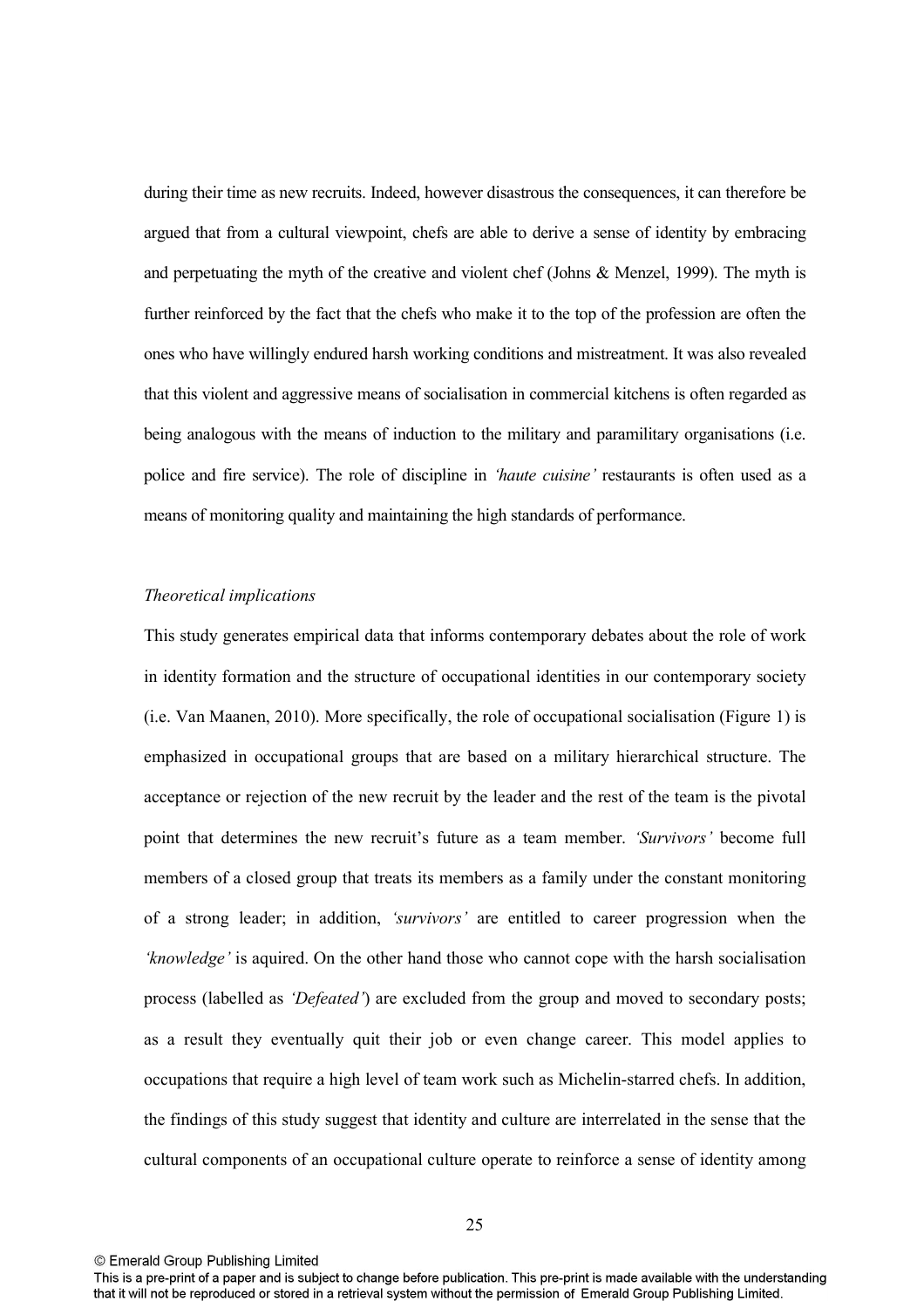its occupational members. As already discussed above, the occupational identity and occupational culture are deeply embedded in the new member socialisation process.

## *Insert Figure 1 here*

# *Practical implictations*

Commercial kitchens, especially in *haute cuisine* restaurants, tend to have their own distinctive identity and culture, which is not necessarily synonymous with the organisational culture. This can have serious implications in terms of people management – there are numerous accounts about the notorious clashes between the restaurant or hotel manager with the head chefs. Michelin-starred kitchens are silos and this can be catastrophic for the rest of the organisation. There is therefore a need for further research in order to understand how we can bridge the gap between organisational and occupational culture not only in *'haute cuisine'* restaurants but also in the hospitality industry as a whole.

The key implication that emerges from this study that is also confirmed by previous research (i.e. Alexander et al., 2012; Bloisi & Hoel, 2008; Johns & Menzel, 1999), is the problem of bullying and violence in commercial kitchens, which is further enhanced by the exposure of celebrity chefs in the global media. The image of the creative and violent chef is definitely not the right message to pass on to the young aspiring culinary arts students. It is therefore imperative to adopt a new way to teach and develop young chefs. Mac Con Iomaire (2008) suggests a work placement mentoring system for students, which is a brilliant idea to help young people develop a better understanding of the kitchen culture. Unfortunatelly, this is not enough to eliminate these unacceptable behaviours from commercial kitchens. On the other hand, it is encouraging that the increasing exposure of bullying cases in media and the enforcement of strict anti-bullying policies on behalf of the industry is a step forward in this

This is a pre-print of a paper and is subject to change before publication. This pre-print is made available with the understanding that it will not be reproduced or stored in a retrieval system without the permission of Emerald Group Publishing Limited.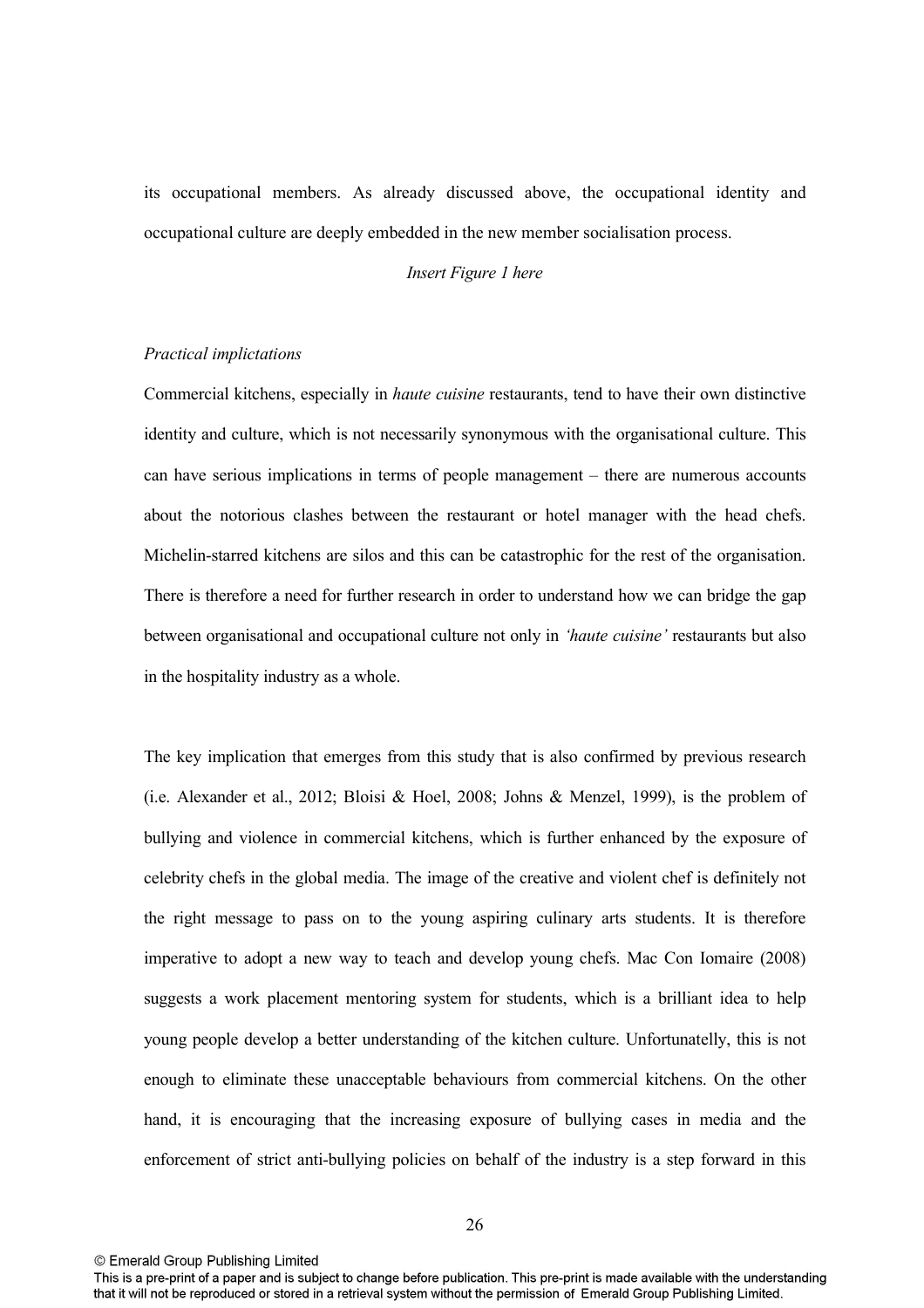battle. This is another area of research that could potentially identify the profile of the offenders and the magnitude of the phenomenon.

# *Research Limitations & Future Research*

It must be acknowledged that the research focus on *haute cuisine* restaurants constrains the scope and generalisability of the study. The research scope was also ultimately influenced by pragmatic reasons related with costs, especially time and financial resources, thus preventing the researchers from carrying out a longitudinal study and gathering data across different national cultures. No claims for generalizability therefore can be made beyond the context of UK *haute cuisine* restaurants. Although it is impossible to apply the research findings to the whole population of chefs working in commercial kitchens, the research findings nevertheless provide an original contribution to knowledge, by conceptualising how the occupational identity and culture of chefs is constructed and maintained through both work and social interaction.

#### **References**

- Alexander, M., MacLaren, A., O'Gorman, K. and Taheri, B. (2012), "He, just didn't seem to understand the banter: Bullying or simply establishing social cohesion?" *Tourism Management*, Vol.33, No.5, pp.1245-1255.
- Allen, H. and Mac Con Iomaire, M. (2016), "Against all odds: Head chefs profiled", *Journal of Culinary Science & Technology*, Vol.14, No.2, pp.107-135.
- Ashcraft, K., (2012), "The glass slipper: 'incorporating' occupational identity in management studies", *Academy of Management Review*, Vol.38, No.1, pp.6-31.

Balazs, K. (2001), "Some like it Haute: Leadership lessons from France's great chefs",

*Organizational Dynamics*, Vol.30, No.2, pp.134-148.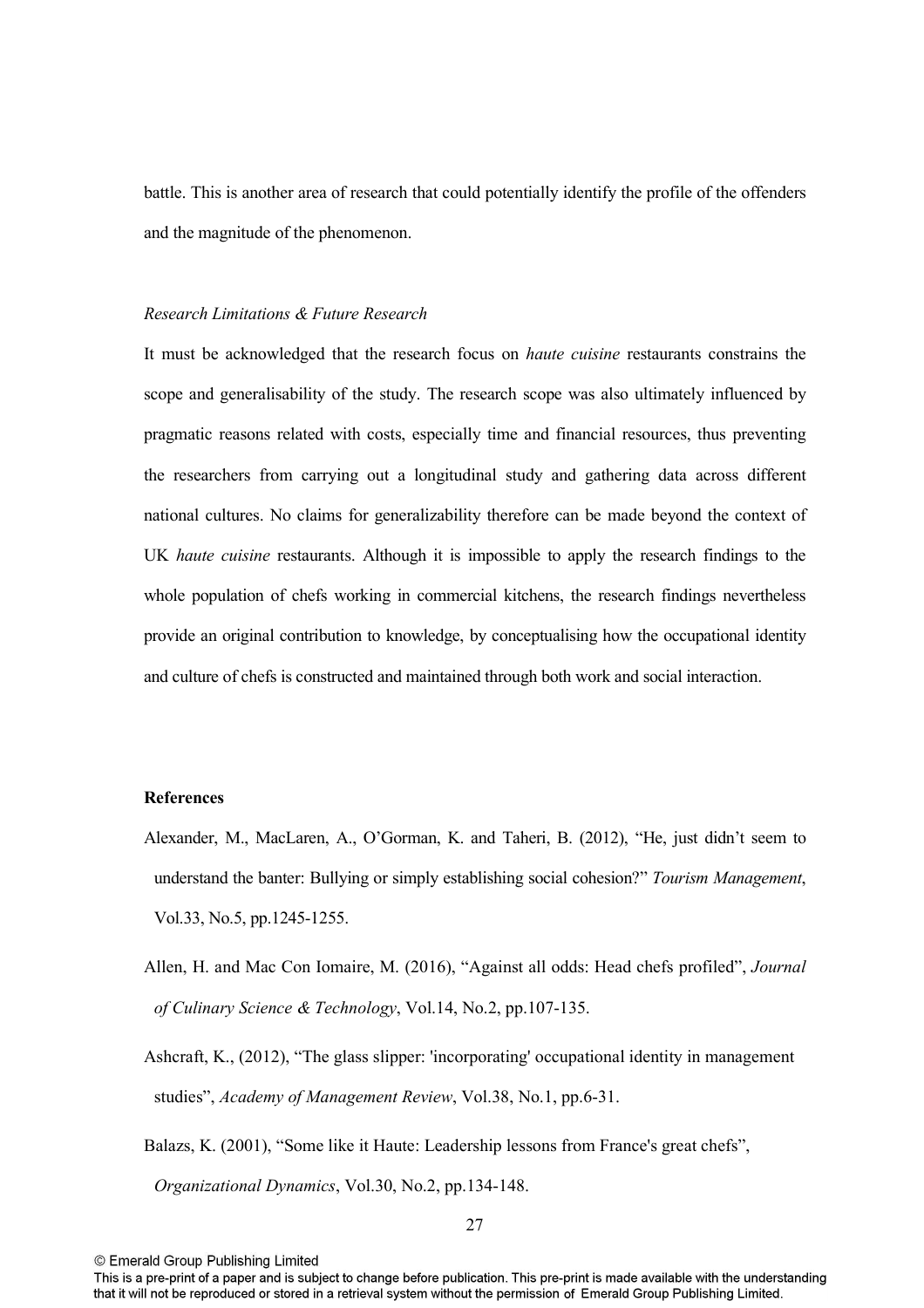- Balazs, K. (2002), "Take one entrepreneur: The recipe for success of France's great chefs", *European Management Journal*, Vol.20, No.3, pp.247-259.
- Barth, F. (1969), *Ethnic Groups and Boundaries: The Social Organisation of Culture Difference*, Allen and Unwin, London.
- Bartholomew, P.S. and Garey, J.G. (1996), "An analysis of determinants of career success for elite female executive chefs", *Journal of Hospitality & Tourism Research*, Vol.20, No.2, pp.125-135.
- Bauman, Z. (1998), *Work, Consumerism and the New Poor*, Open University Press, Buckingham.
- Bloisi, W. and Hoel, H. (2008), "Abusive work practices and bullying among chefs: A review of the literature", *International Journal of Hospitality Management*, Vol.27, No.4, pp.649-656.
- Bourdain, A. (2000), *Kitchen Confidential: Adventures in the Culinary Underbelly*, Bloomsbury, London.
- Bourdieu, P. (1990), *The Logic of Practice*, translated [from the French] by Richard Nice, Polity Press, Cambridge.
- Boyatzis, R. E. (1998), *Transforming qualitative information: Thematic analysis and code development*, Sage, London.
- Brubaker, R. and Cooper, F. (2000), "Beyond identity", *Theory and Society*, Vol.29, No.1, pp.1-47.
- Bryman, A. (2001), *Social Research Methods*, Oxford University Press, Oxford.
- Burrell, G. and Morgan, G. (1979), *Sociological Paradigms and Organisational Analysis: Elements of the Sociology of Corporate Life*, Heinemann Educational, London.
- Burrow, R., Smith, J., & Yakinthou, C. (2015), "Yes Chef: life at the vanguard of culinary excellence", *Work, Employment & Society*, 0950017014563103.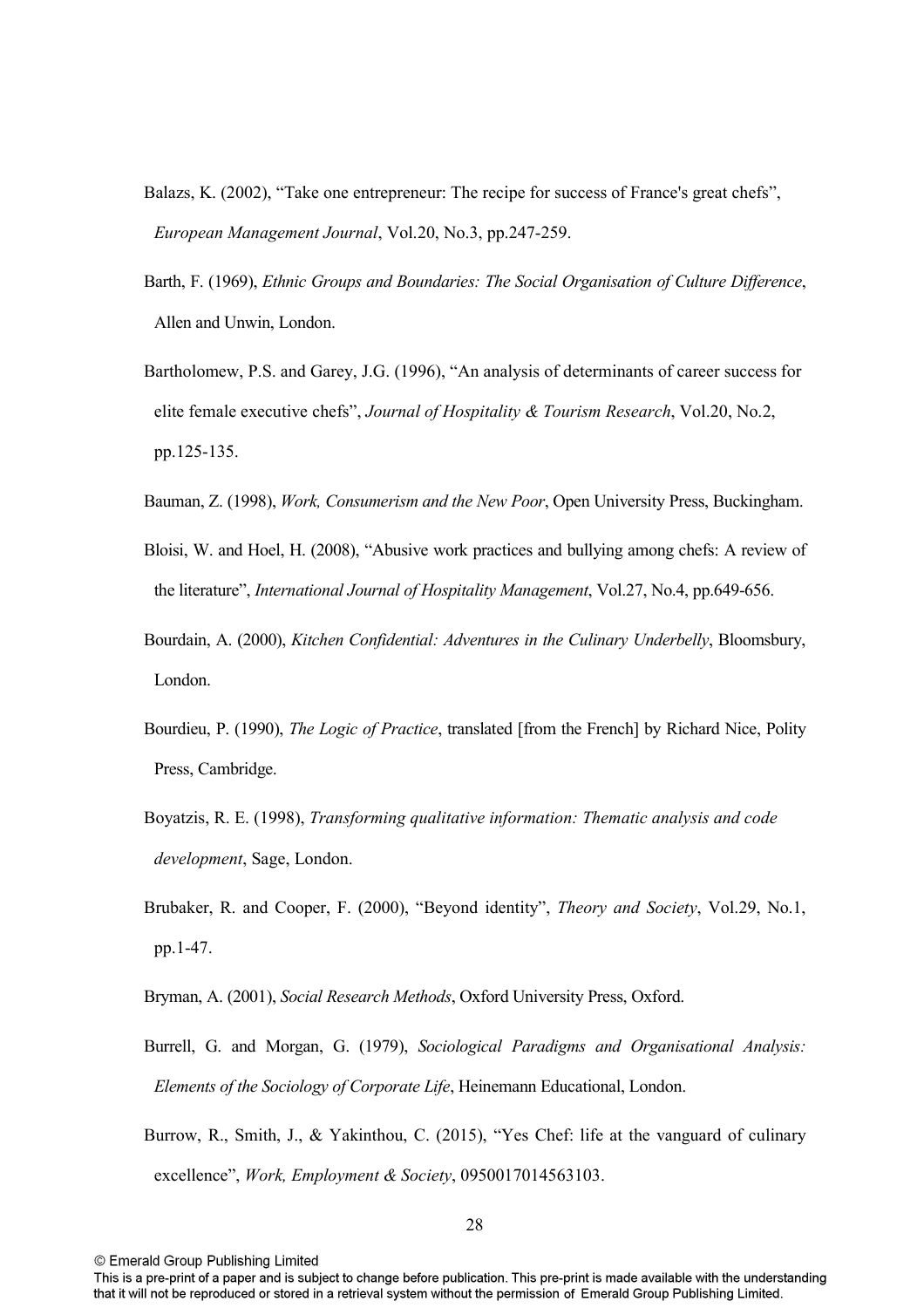Cameron, D.S. (2009), "Unravelling the complexity of organizational and occupational culture through an exploration of eight cultural schools: a case study of chefs working in luxury hotels and restaurants". Council for Hospitality Management Education Research, 18th Annual Conference, University of Brighton. Available at http://eprints.hud.ac.uk/8523/1/DSC - 123\_0\_art\_0\_kmv7sf\_-

CHME Univeristy of Brighton - v2.pdf (accessed 14-April-2016).

Cameron, D.S., Gore, J., Desombre, T. and Riley, M.J. (1999), "An examination of the reciprocal affects of occupation culture and organisation culture: The case of chefs in hotels", *International Journal of Hospitality Management*, Vol.18, No.3, pp.225-234.

Casey, C. (1995), *Work, Self and Society: After Industrialism*, Routledge, London.

- Charmaz, K. (2000), "Grounded theory: Objectivist and constructivist methods", in Denzin, N.K. and Lincoln, Y.S. (eds.), *Handbook of Qualitative Research*, 2nd ed., Sage, Thousand Oaks, pp.509-535.
- Chivers, T.S. (1973), "The proletarianisation of a service worker", *[Sociological Review](http://www.emeraldinsight.com/action/showLinks?isi=A1973R424600006)*, Vol.21, pp.633-656.
- Coffey, A.J., Holbrook, B. and Atkinson, P.A. (1996), "Qualitative data analysis: Technologies and representations", *Sociological Research Online*, Vol.1, No.1. Available at: http://www.socresonline.org.uk/1/1/4.html (accessed 18 April 2016).

Cohen, A.P. (1985), *[The Symbolic Construction of Community](http://www.emeraldinsight.com/action/showLinks?crossref=10.4324%2F9780203323373)*, Ellis Horwood, Chichester.

- Cooper, J. (2012), "The occupational identity and culture of chefs in United Kingdom (UK) haute cuisine restaurants", Unpublished Ph.D. thesis, University of Strathclyde.
- Crompton, R., & Sanderson, K. (1986), "Credentials and careers: some implications of the increase in professional qualifications amongst women", *Sociology*, Vol.20, No.1, pp.25-42.

This is a pre-print of a paper and is subject to change before publication. This pre-print is made available with the understanding that it will not be reproduced or stored in a retrieval system without the permission of Emerald Group Publishing Limited.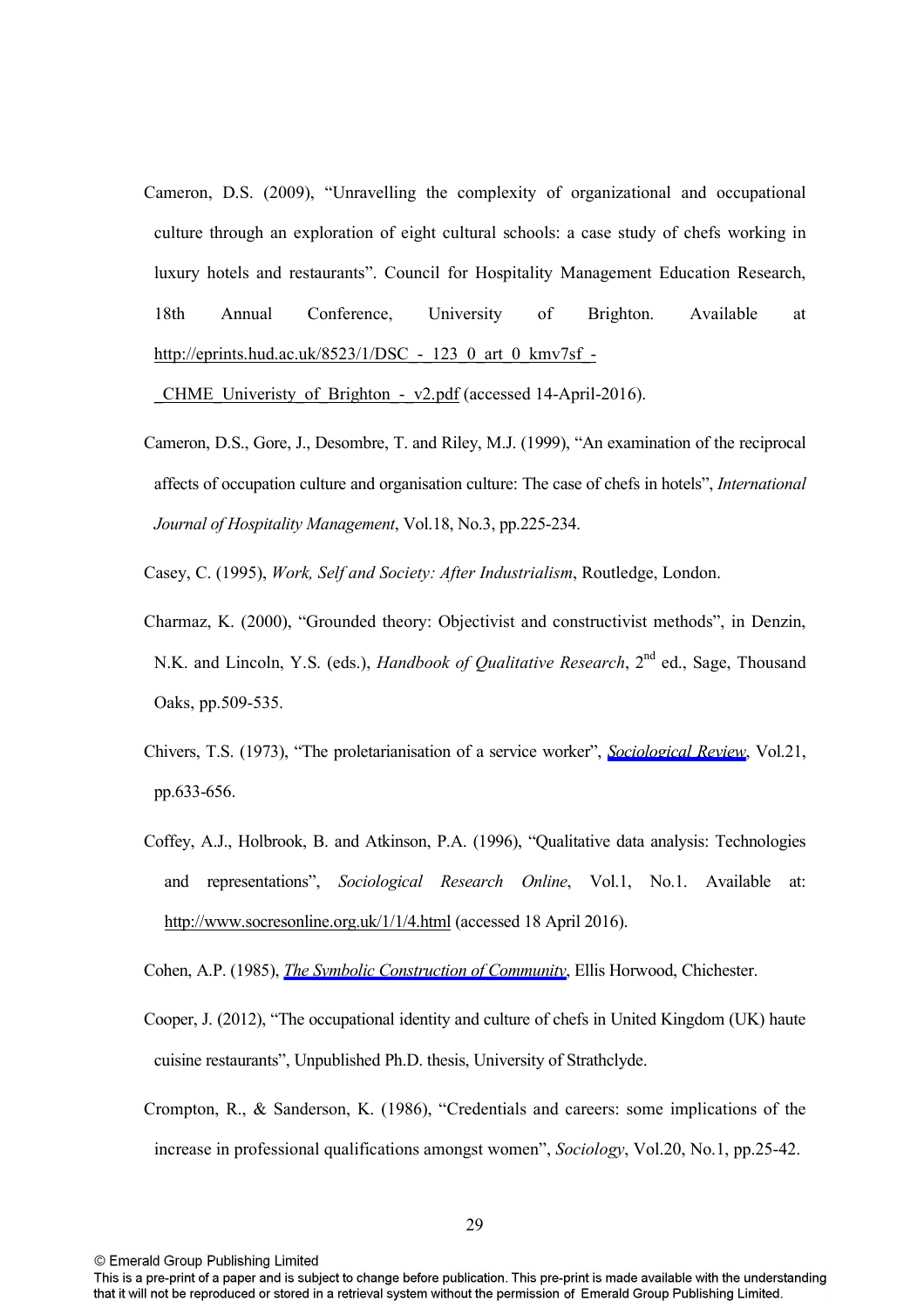- Di Domenico, ML.C. (2003), "Lifestyle entrepreneurs in the hospitality sector: Guest house owner-occupiers"*.* Unpublished Ph.D. thesis, University of Strathclyde.
- Douglas, M. (1982), "Introduction to grid/group analysis", in Douglas, M. (ed.), *Essays in the Sociology of Perception*, Routledge and Kegan Paul/Russell Sage Foundation, London, pp.1-8.
- Duncan, A. (2001), "Andrew Duncan meets Gordon Ramsay", Radio Times 10-16 February, pp.8-12.
- Easterby-Smith, M., Thorpe, R. and Jackson, P. (2012), *[Management Research](http://www.emeraldinsight.com/action/showLinks?crossref=10.4135%2F9781412950589.n521)*, 4<sup>th</sup> ed., Sage, London.
- Stewart, K. (2012), "Considering CAQDAS: using and choosing software", in Delamont, S. and Jones, A. (eds.), *Handbook of Qualitative Research in Education*, Sage, London, pp.453-467.
- Fine, G.A. (1987), "One of the boys: Women in male-dominated settings", in Jones, M.O., Moore, M.D. and Snyder, R.C. (eds.), *Inside Organisations: Understanding the Human Dimension*, Edward Elgar, Cheltenham, pp.503-511.
- Fine, G.A. (1996a), "Justifying work: Occupational rhetorics as resources in restaurant kitchens", *Administrative Science Quarterly*, Vol.41, No.1, pp.90-115.
- Fine, G.A. (1996b), *Kitchens: The Culture of Restaurant Work*, University of California Press, Berkeley.
- Fraher, A.L. and Gabriel, Y. (2014), "Dreaming of flying when grounded: Occupational identity and occupational fantasies of furloughed airline pilots", *Journal of Management Studies*, Vol.51, No.6, pp.926-951.

Gabriel, Y. (1988), *Working Lives in Catering*, Routledge and Kegan Paul, London.

Gill, A.A. (1997), *The Ivy: The Restaurant and its Recipes*, Hodder and Stoughton, London.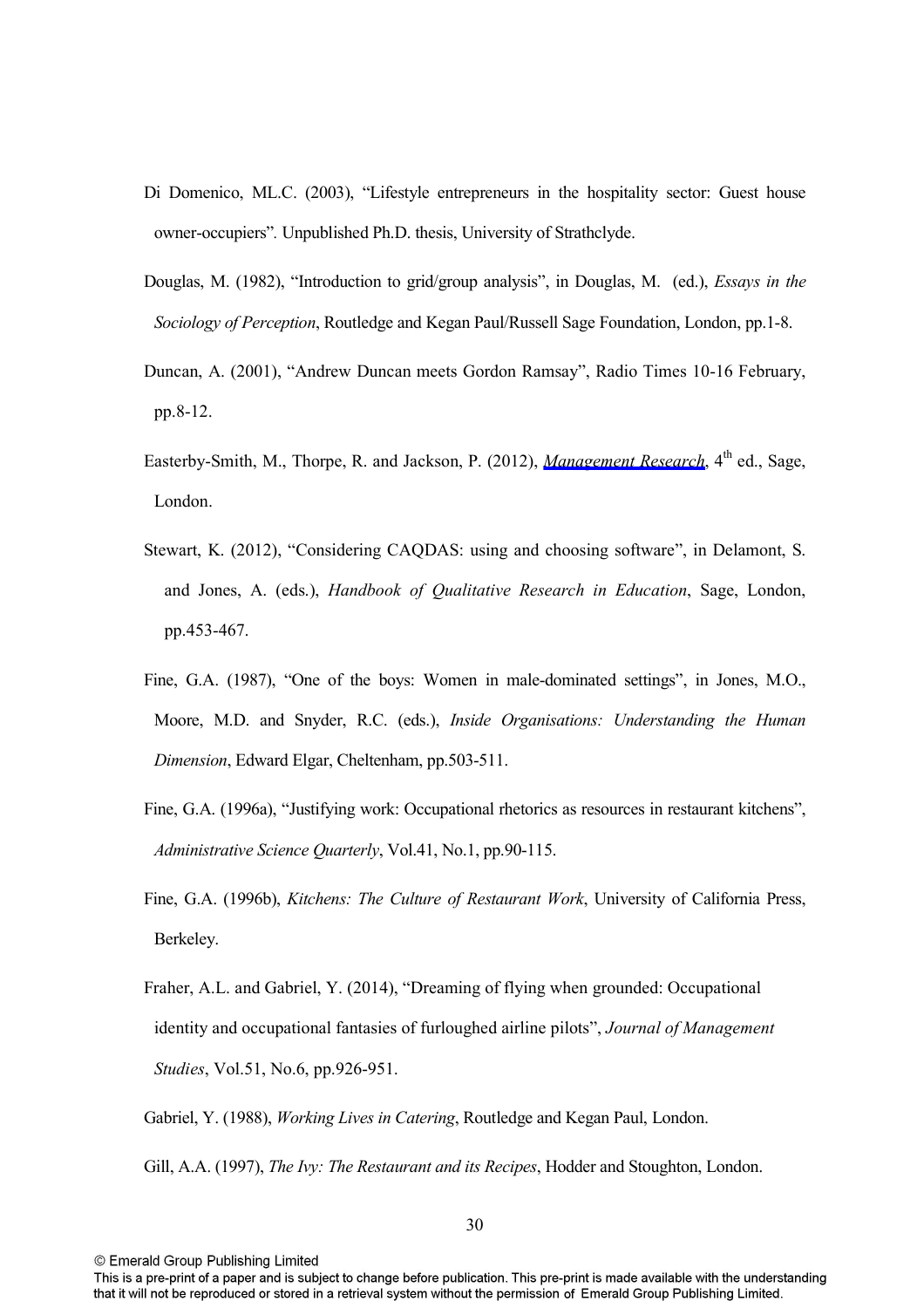Goffman, E. (1959), *The Presentation of Self in Everyday Life*, Doubleday, Garden City, N.Y.

- Gomez-Mejia, L.R. (1983), "Effect of occupation on task related, contextual and job involvement orientation: A cross-cultural perspective", *Academy of Management Journal*, Vol.27, No.4, pp.706-720.
- Hammersley, M. and Atkinson, P. (1995), *Ethnography: Principles in Practice*, 2<sup>nd</sup> ed., Routledge, London.
- Hennessy, C. (2000), *Marco: The Making of Marco Pierre White, Sharpest Chef in History*, Ebury, London.
- Hofstede, G., Neuijen, B., Ohayv, D.D. and Sanders, G. (1990), "Measuring organisational cultures: A qualitative and quantitative study across twenty cases", *Administrative Science Quarterly*, Vol.35, No.2, pp.286-316.
- Hollweg, L. (2001), "In the hot seats", *The Sunday Times, Style*, 25 November, p.9.
- Holstein, J.A. and Gubrium, J.F. (1997), "The active interview", in Silverman, D. (ed.), *Qualitative Research: Theory, Method and Practice*, Sage, London, pp.113-129
- Hughes, E.C. (1958), *Men and their work*. Free Press, Glencoe.
- Iverson, R. and Deery, M. (1997), "Turnover culture in the hospitality industry", *Human Resource Management Journal*, Vol.7, No.4, pp.71-82.

Jenkins, R. (2004), *[Social Identity](http://www.emeraldinsight.com/action/showLinks?crossref=10.4324%2F9780203463352)*, 2<sup>nd</sup> ed., Routledge, London.

- Jennings, G.R. (2005), "Interviewing: A focus on qualitative techniques", in [Ritchie,](http://www.emeraldinsight.com/action/showLinks?crossref=10.1079%2F9780851999968.0099) B.W., Burns, P.M. and Palmer, C.A. (eds.), *Tourism Research Methods: Integrating Theory with Practice*. CABI Publishing, Wallingford, Oxfordshire.
- Johns, N. and Menzel, P.J. (1999). "If you can't stand the heat!…kitchen violence and culinary art", *[International Journal of Hospitality Management](http://www.emeraldinsight.com/action/showLinks?crossref=10.1016%2FS0278-4319%2899%2900013-4)*, Vol.18, No.2, pp.99-109.

This is a pre-print of a paper and is subject to change before publication. This pre-print is made available with the understanding that it will not be reproduced or stored in a retrieval system without the permission of Emerald Group Publishing Limited.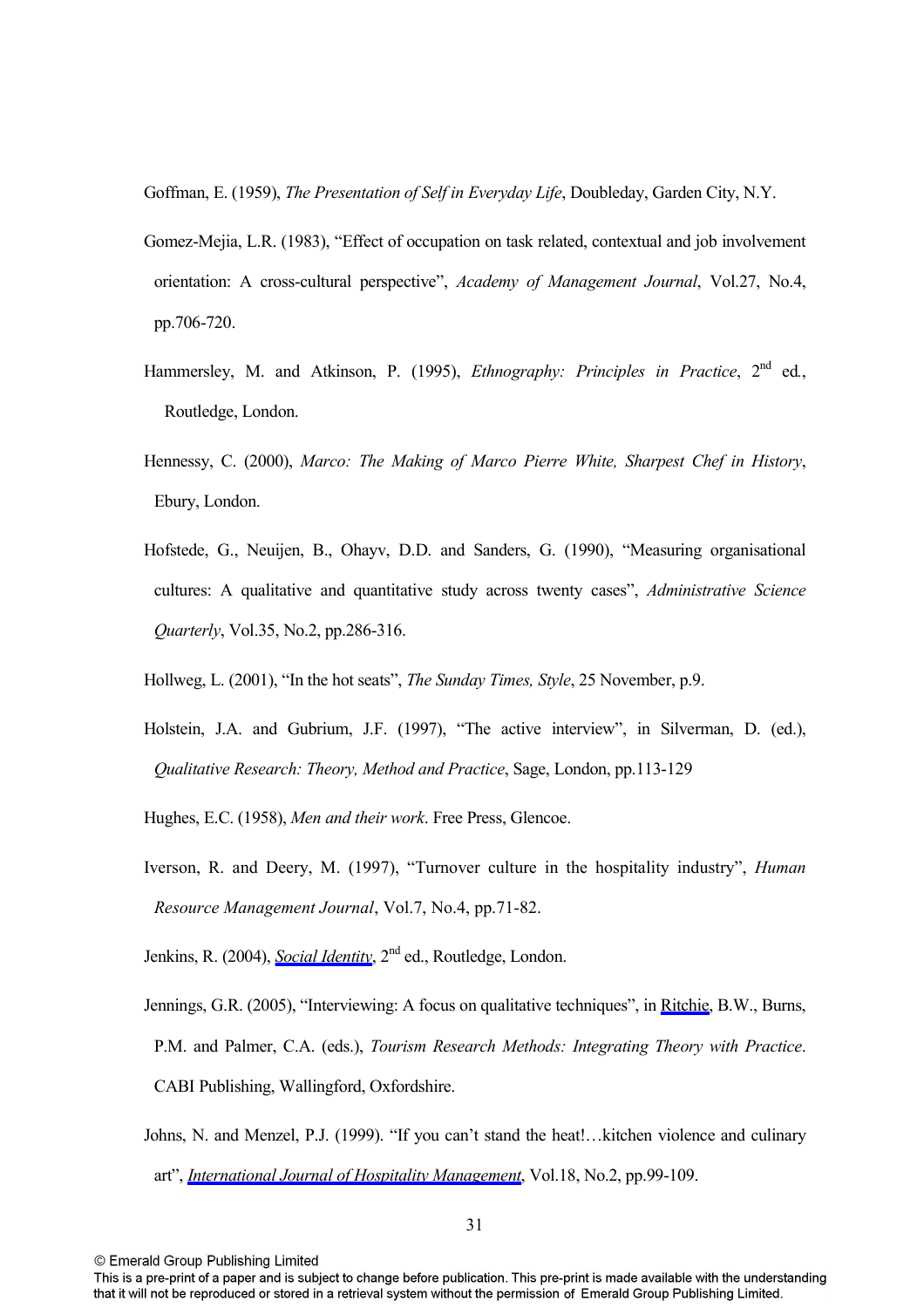- Kang, B., Twigg, N.W. and Hertzman, J. (2010), "An examination of social support and social identity factors and their relationship to certified chefs' burnout, *International Journal of Hospitality Management*, Vol.29, No.1, pp.168-176.
- Karatepe, O. (2013), "High performance work practices, work social support and their effects on job embeddedness and turnover intentions". *International Journal of Contemporary Hospitality Management*, Vol.25, No.6, pp.903-921.
- Kluckhohn, C. (1942), "Myths and rituals: A general theory", *The Harvard Theological Review*, Vol.35, No.1, pp.45-79.
- Lofland, J. and Lofland, L.H. (1995), *Analysing Social Settings: A Guide to Qualitative*  Observation and Analysis, 3<sup>rd</sup> ed., Wadsworth, London.
- Mac Con Iomaire, M. (2008), "Understanding the heat mentoring: A model for nurturing culinary talent". *Journal of Culinary Science & Technology*, Vol.6, No.1, pp.43-62.
- Mars, G. (1982), *Cheats at Work: An Anthropology of Workplace Crime*, Allen and Unwin, London.
- Mason, J. (1996), *Qualitative Researching*, Sage, London.
- Mead, G.H. (1934), *Mind, Self and Society from the Standpoint of a Social Behaviourist*, edited, and with an introduction by Charles. W. Morris, University of Chicago Press, Chicago.
- Murray-Gibbons, R.Gibbons, C. (2007), "Occupational Stress in the chef profession", *International Journal of Contemporary Hospitality Management*, Vol.19, No.1, pp.32-42.
- Palmer, C., Cooper, J. and Burns, P. (2010), "Culture, identity, and belonging in the culinary underbelly", *International Journal of Culture, Tourism and Hospitality Research*, Vol.4, No.4, pp.311-326.

This is a pre-print of a paper and is subject to change before publication. This pre-print is made available with the understanding that it will not be reproduced or stored in a retrieval system without the permission of Emerald Group Publishing Limited.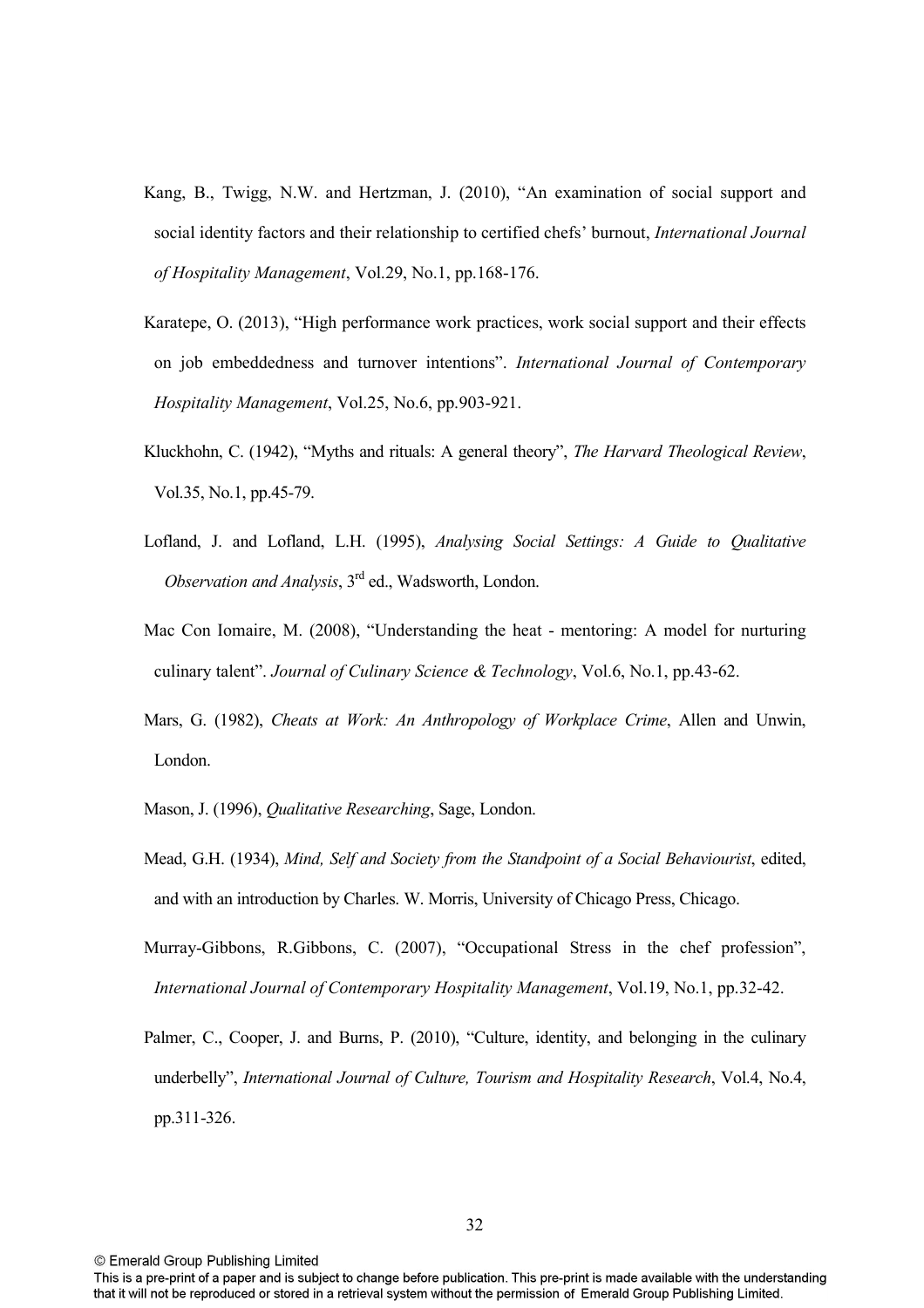- Pearsall, J. (ed.). (2001), *The Concise Oxford English Dictionary*, 10<sup>th</sup> ed., Oxford University Press, Oxford.
- Pfeffer, J. (1981), "Management as symbolic action: The creation and maintenance of organisational paradigms", in Cummings, L.L. and Staw, B.M. (eds.), *Research in Organisational Behaviour: An Annual Series of Analytical Essays and Critical Reviews,* Vol. 3, CT: JAI Press, Greenwich, pp. 1-52.
- Poland, B.D. (2002), "Transcription quality", in Gubrium, J.F. and Holstein, J.A. (eds.), *Handbook of Interview Research: Context and Method*, Sage, London, pp.629-50.
- Pratten, J.D. (2003a), "The training and retention of chefs", *International Journal of Contemporary Hospitality Management*, Vol.15, No.4, pp.237-242.
- Pratten, J.D. (2003b), "What makes a great chef?" *British Food Journal*, Vol.105, No.7, pp.454- 459.
- Robinson, R. and Beesley, L. (2010), "Linkages between creativity and intention to quit: An occupational study of chefs". *[Tourism Management](http://www.emeraldinsight.com/action/showLinks?crossref=10.1016%2Fj.tourman.2009.08.003&isi=000281176500007)*, Vol.31, No.6, pp.765–776.
- Rothman, R.A. (1998), *Working: Sociological Perspectives*, 2nd ed., Prentice-Hall, London.
- Salaman, G. (1986), *Working*, Ellis Horwood, Chichester.
- Salin, D. and Hoel, H. (2011), "Organisational causes of workplace bullying", in Einarsen, S., Hoel, H., Zapf, D. and Cooper, C. (eds.), *Bullying and harassment in the workplace: Developments in theory, research, and practice*, CRC Press, Boca Raton, pp.227-244.
- Saunders, K.C. (1981a), *Social Stigma of Occupations: The Lower Grade Worker in Service Organisations*, Gower, Farnborough.

Saunders, K.C. (1981b), "The influence of the menu structure on social relations in the kitchen", *Hospitality*, June, pp.14-18.

This is a pre-print of a paper and is subject to change before publication. This pre-print is made available with the understanding that it will not be reproduced or stored in a retrieval system without the permission of Emerald Group Publishing Limited.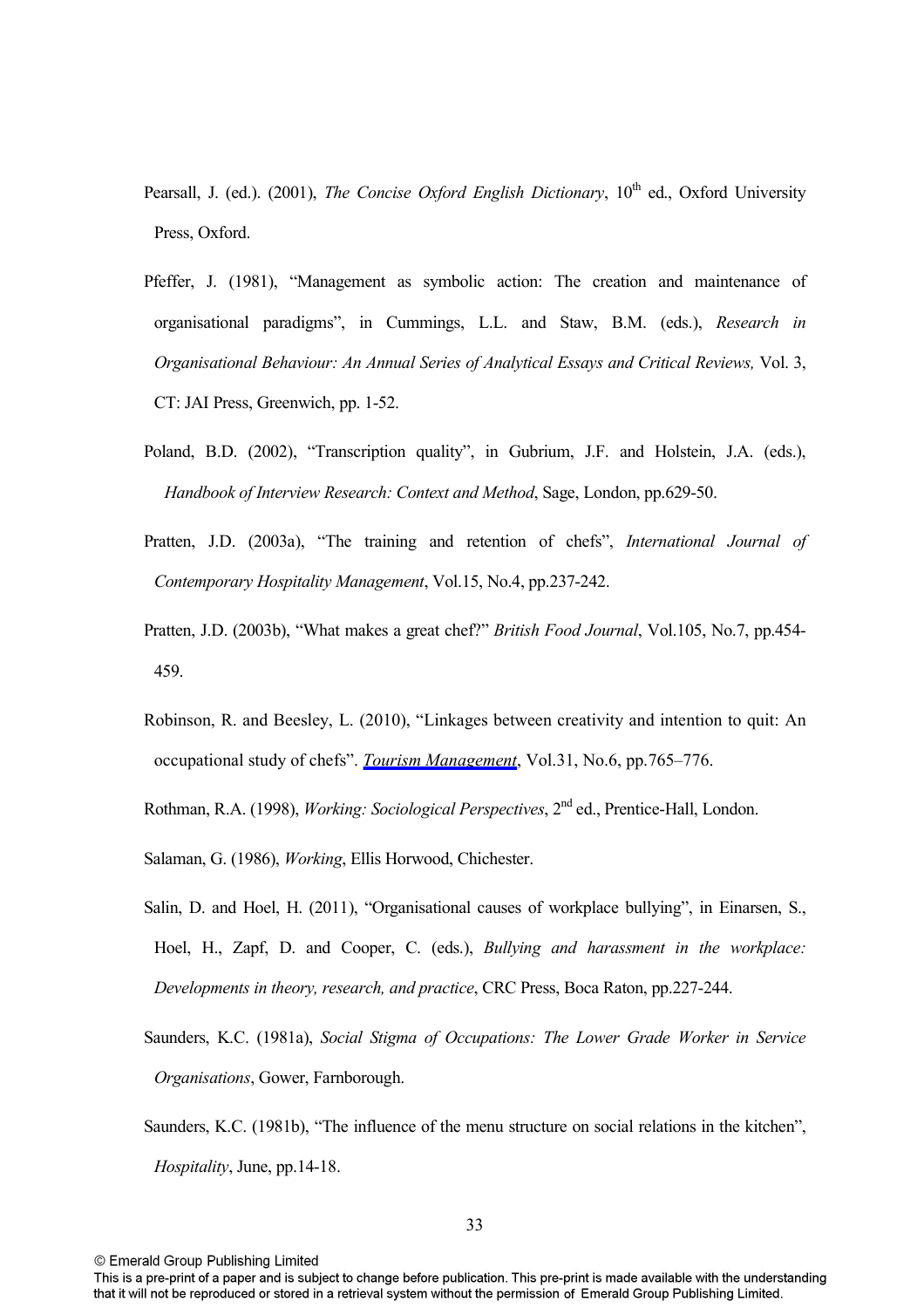Savage, J. (2000), "One voice, different tunes: Issues raised by dual analysis of a segment of qualitative data", *Journal of Advanced Nursing*, Vol.3, No.6, pp.1493-500.

Simpson, R. (2006), *Gordon Ramsay: The Biography*, John Blake, London.

- Sökefeld, M. (1999), "Debating self, identity, and culture in anthropology", *Current Anthropology*, Vol.40, No.4, pp.417-447
- Strangleman, T., (2012), "Work identity in crisis? Rethinking the problem of attachment and loss at work", *[Sociology](http://www.emeraldinsight.com/action/showLinks?crossref=10.1177%2F0038038511422585)*, Vol.46, No.3, pp.411-425.
- Surlemont, B. and Johnson, C. (2005), "The role of guides in artistic industries: The special case of the star system in the haute-cuisine sector", *Managing Service Quality*, Vol.15, No.6, pp.577- 590.
- Trice, H.M. (1993), *Occupational Subcultures in the Workplace*, ILR Press, New York.
- Trice, H.M. and Beyer, J.M. (1984), "Studying organisational cultures through rites and ceremonials", *[The Academy of Management Review](http://www.emeraldinsight.com/action/showLinks?isi=A1984TS34600007)*, Vol.9, No.4, pp.653-669.
- Unruh, D.R. (1983), *Invisible Lives: Social Worlds of the Aged,* Sage: London.
- Van Maanen, J. and Barley, S.R. (1984), "Occupational communities: Culture and control in organisations", in Cummings, L.L. and Staw, B.M. (eds.), *Research in Organisational Behaviour: An Annual Series of Analytical Essays and Critical Reviews,* Vol.6, Greenwich, CT: JAI Press, pp.287-365.
- Van Maanen, J. (2010), Identity work and control in occupational communities, available at: http://hdl.handle.net/1721.1/69852 (accessed 5 February 2016).

White, M.P. (1990), *White Heat*, Mitchell Beazley, London.

Whyte, W.F. (1948), *Human Relations in the Restaurant Industry*, McGraw-Hill, New York.

This is a pre-print of a paper and is subject to change before publication. This pre-print is made available with the understanding that it will not be reproduced or stored in a retrieval system without the permission of Emerald Group Publishing Limited.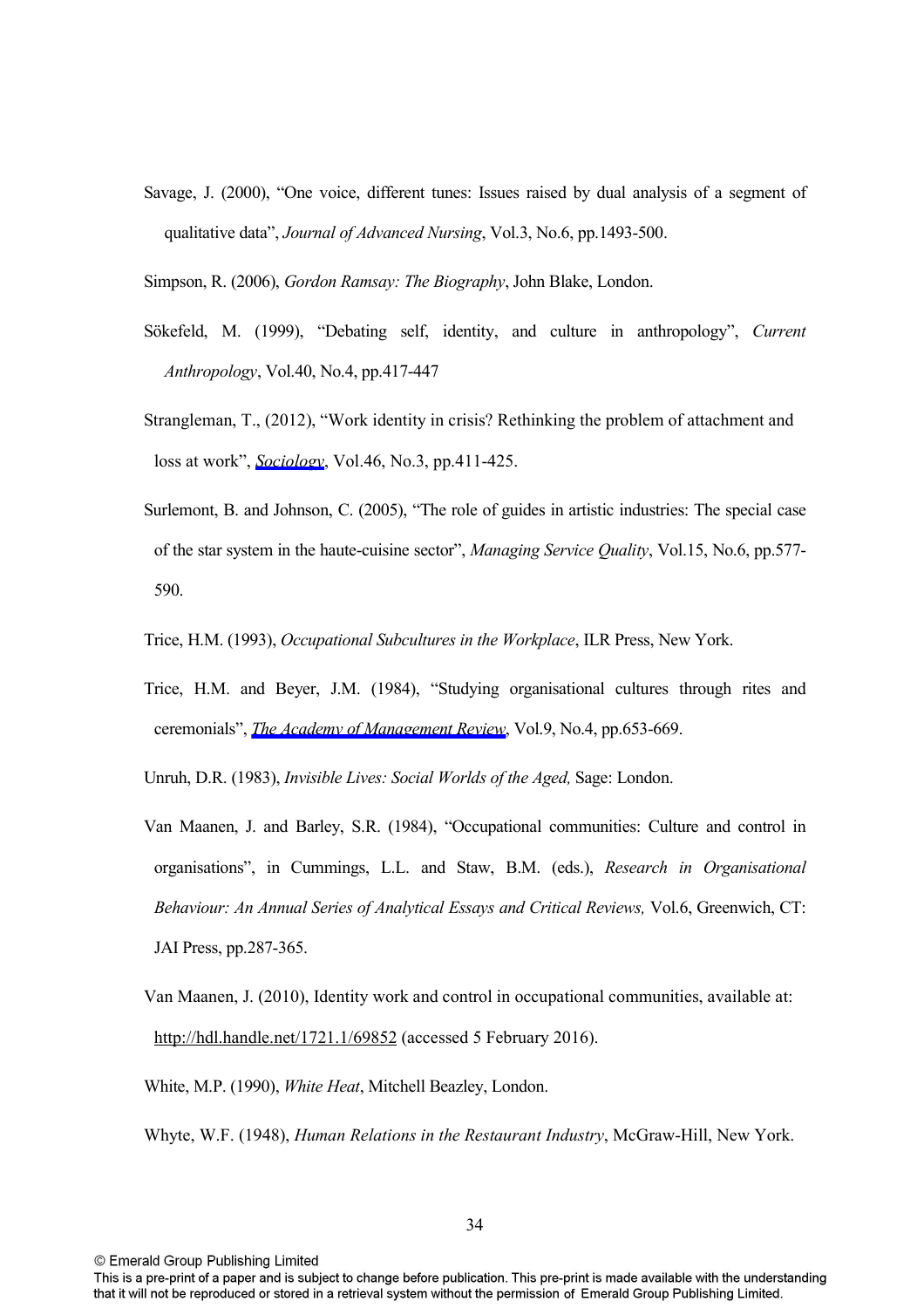Wood, R.C. (1997), *Working in Hotels and Catering*, 2<sup>nd</sup> ed., International Thomson Business, London.

© Emerald Group Publishing Limited<br>This is a pre-print of a paper and is subject to change before publication. This pre-print is made available with the understanding<br>that it will not be reproduced or stored in a retrieval